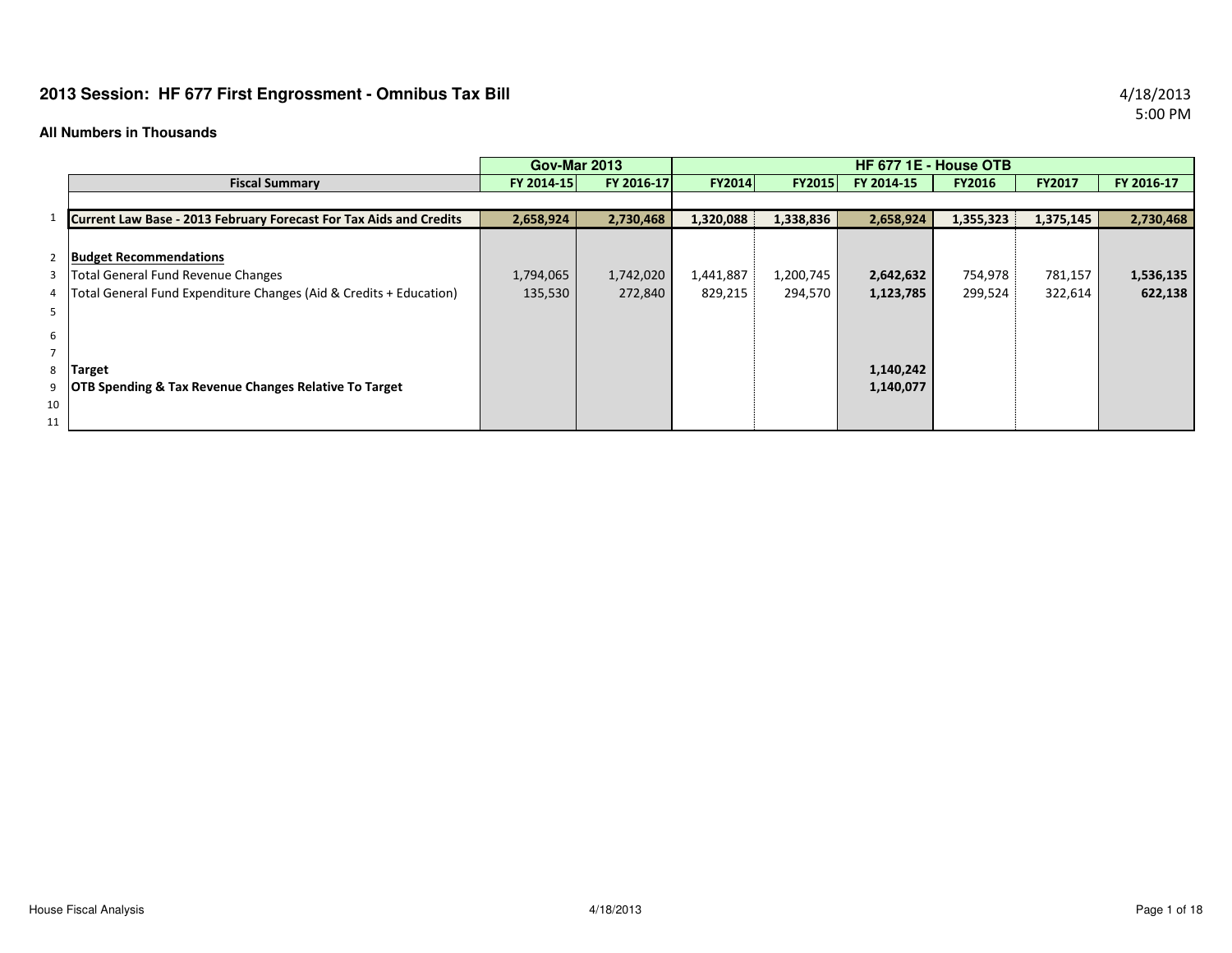|                 | Α | В                | C                                                                                                     | D                    | <b>AC</b>             | AF                    | <b>AK</b>   | AL          | AM                    | <b>AN</b>   | AO          | <b>AP</b>   |
|-----------------|---|------------------|-------------------------------------------------------------------------------------------------------|----------------------|-----------------------|-----------------------|-------------|-------------|-----------------------|-------------|-------------|-------------|
| $\overline{1}$  |   |                  |                                                                                                       |                      | <b>Gov - Mar 2013</b> |                       |             |             | HF 677 1E - House OTB |             |             |             |
|                 |   | <b>HF</b> Author |                                                                                                       | <b>Effective</b>     | FY 14-15              | FY 16-17              | 2014        | 2015        | FY 14-15              | 2016        | 2017        | FY 16-17    |
| $\overline{c}$  |   |                  | Individual Income Tax                                                                                 | Date                 |                       |                       |             |             |                       |             |             |             |
| $\mathbf{3}$    |   |                  | <b>Current Law Receipts</b>                                                                           |                      |                       |                       |             |             |                       |             |             |             |
| $\overline{4}$  |   |                  |                                                                                                       |                      | 20,687,830            | 22,604,295            | 10,104,150  | 10,583,680  | 20,687,830            | 11,125,770  | 11,478,525  | 22,604,295  |
| $5\phantom{.0}$ |   |                  | Laws 2013, Chapter 3 Federal Conformity                                                               |                      | 170                   | (1, 395)              | 450         | (280)       | 170                   | (670)       | (725)       | (1, 395)    |
| 6               |   |                  | <b>Current Law Refunds</b>                                                                            |                      | (2,955,300)           | (2,496,100)           | (1,509,500) | (1,445,800) | (2,955,300)           | (1,261,400) | (1,234,700) | (2,496,100) |
| $\overline{7}$  |   |                  |                                                                                                       |                      |                       |                       |             |             |                       |             |             |             |
|                 |   |                  | Change Items:                                                                                         |                      |                       |                       |             |             |                       |             |             |             |
| 8               |   | 677 Gov          | New 4th Tier Bracket at 9.85% for Married Joint Filers at \$250,000                                   |                      |                       |                       |             |             |                       |             |             |             |
| 9               |   |                  | ncome                                                                                                 | TY 2013              | 1,118,900             | 1,144,600             |             |             |                       |             |             |             |
|                 |   | 677 Gov          | New 4th Tier Bracket at 8.49% for Married Joint Filers at \$400,000                                   |                      |                       |                       |             |             |                       |             |             |             |
| 10              |   |                  | income for Married Joint filers<br>4% Surcharge at \$500,000 (\$250,000 for married separate filers). | TY 2013<br>TY 2013 & |                       |                       | 148,600     | 133,200     | 281,800               | 140,700     | 149,800     | 290,500     |
| 11              |   |                  |                                                                                                       | TY 2014              |                       |                       | 783,100     | 442,800     | 1,225,900             | $\mathbf 0$ | 0           |             |
|                 |   |                  | Federal Conformity (see attached spreadsheet)                                                         |                      |                       |                       |             |             |                       |             |             |             |
| 12              |   | 318 A4 Davids    | Full Federal Conformity Section 179 Expensing                                                         | Various              | (28, 395)             | (41, 285)             |             |             |                       |             |             |             |
| 13              |   |                  |                                                                                                       | <b>TY 2013 only</b>  |                       |                       | (24, 300)   | 9,200       | (15, 100)             | 5,600       | 3,800       | 9,400       |
|                 |   | 318 A6 Davids    | Other Federal Conformity with Income Bracket Adjustments (see<br>attached spreadsheet)                | Various              |                       |                       | (17, 370)   | (825)       | (18, 195)             | (7,580)     | (7, 405)    | (14, 985)   |
|                 |   |                  | Property Tax Rebate Based on 2013 Property Taxes Paid -                                               |                      |                       |                       |             |             |                       |             |             |             |
| 15              |   |                  | <b>WITHDRAWN</b>                                                                                      |                      |                       |                       |             |             |                       |             |             |             |
| 16              |   |                  | Part Year Residents Maintaining an Abode                                                              | TY 2013              | 30,000                | 30,000                |             |             |                       |             |             |             |
|                 |   | 1493 Lenczewski  | Repeal Long-Term Care Tax Credit                                                                      |                      |                       |                       |             |             |                       |             |             |             |
| 17              |   |                  |                                                                                                       | TY 2013              |                       |                       | 8,500       | 8,700       | 17,200                | 8,800       | 9,000       | 17,800      |
| 18              |   | 1493 Lenczewski  | Make R&D Tax Credit Nonrefundable                                                                     | TY 2013              |                       |                       | 2,500       | 2,300       | 4,800                 | 2,200       | 2,000       | 4,200       |
|                 |   | 1623 Beard       | Subtraction for Railroad Track Maintenance Expenditures                                               |                      |                       |                       |             |             |                       |             |             |             |
| 19              |   | 532, Bernardy,   | Veterans Jobs Tax Credit                                                                              | TY 2013              |                       |                       | (120)       | $\mathbf 0$ | (120)                 | $\Omega$    | $\mathbf 0$ |             |
| 20              |   | 533 Wills        |                                                                                                       | TY 2013              |                       |                       | (10,000)    | (9,500)     | (19,500)              | (9, 100)    | (8,600)     | (17,700)    |
| 21              |   | 62 Dettmer       | <b>Credit for Past Military Service</b>                                                               | TY 2013              |                       |                       |             |             |                       |             |             |             |
|                 |   | 1354 Marquart    | Historic Structure Rehabilitation Tax Credit Changes                                                  |                      |                       |                       | (Negli.)    | (Negli.)    | (Negli.)              | (Negli.)    | (Negli.)    | (Negli.)    |
| 22              |   |                  |                                                                                                       | TY 2013              |                       |                       | $\Omega$    | 0           | $\Omega$              | 0           | 0           |             |
| 23              |   | 1199 Mahoney     | Small Business Investment Credit                                                                      | TY 2013              |                       |                       | $\mathbf 0$ | 0           | $\mathbf{0}$          | 0           | 0           |             |
|                 |   |                  | Income Tax Interactions with Income Tax Modifications                                                 |                      |                       |                       |             |             |                       |             |             |             |
| 24              |   |                  |                                                                                                       |                      |                       |                       | (1,500)     | (800)       | (2,300)               | (23,900)    | (24,900)    | (48, 800)   |
| 25              |   |                  | Other Interactions (Changes in Property Tax Levies/Income Tax<br>Deductions)                          |                      | 2,240                 | 4,660                 | 0           | 1,935       | 1,935                 | 2,295       | 2,165       | 4,460       |
|                 |   |                  | Subtotal #1:                                                                                          |                      |                       |                       |             |             |                       |             |             |             |
| 26              |   |                  |                                                                                                       |                      |                       |                       | 889,410     | 587,010     | 1,476,420             | 119,015     | 125,860     | 244,875     |
| 27              |   |                  |                                                                                                       |                      |                       |                       |             |             |                       |             |             |             |
|                 |   | 1493 Lenczewski  | Disallow Charitable Contribution Deduction                                                            |                      |                       |                       |             |             |                       |             |             |             |
| 28              |   | 1493 Lenczewski  | Disallow Charitable Contribution Subtraction for Non Itemizers                                        | TY 2013              |                       |                       | 191,600     | 201,900     | 393,500               | 212,000     | 224,600     | 436,600     |
| 29              |   |                  |                                                                                                       | TY 2013              |                       |                       | 8,000       | 8,600       | 16,600                | 9,200       | 9,700       | 18,900      |
|                 |   |                  | 1493 Lenczewski Charitable Contribution Credit                                                        |                      |                       |                       |             |             |                       |             |             |             |
| $30\,$          |   |                  | Interaction                                                                                           | TY 2013              |                       |                       | (167,600)   | (178, 400)  | (346,000)             | (188, 200)  | (197,900)   | (386, 100)  |
| 31              |   |                  |                                                                                                       |                      |                       |                       | (10, 400)   | (10,000)    | (20, 400)             | (9,600)     | (9,900)     | (19,500)    |
|                 |   |                  | Subtotal #2:                                                                                          |                      |                       |                       | 21,600      | 22,100      | 43,700                | 23,400      | 26,500      | 49,900      |
| $\frac{32}{50}$ |   |                  | Total for Individual Income Taxes (Current Law Receipts +                                             |                      |                       |                       |             |             |                       |             |             |             |
| 34              |   |                  | <b>Change Items)</b>                                                                                  |                      |                       | 18,855,445 21,244,775 | 9,506,110   | 9,746,710   | 19,252,820            | 10,006,115  | 10,395,460  | 20,401,575  |
|                 |   |                  | Subtotal: Current Law Tax Receipts                                                                    |                      |                       |                       |             |             |                       |             |             |             |
| 35              |   |                  |                                                                                                       |                      | 17,732,700            | 20,106,800            | 8,595,100   | 9,137,600   | 17,732,700            | 9,863,700   | 10,243,100  | 20,106,800  |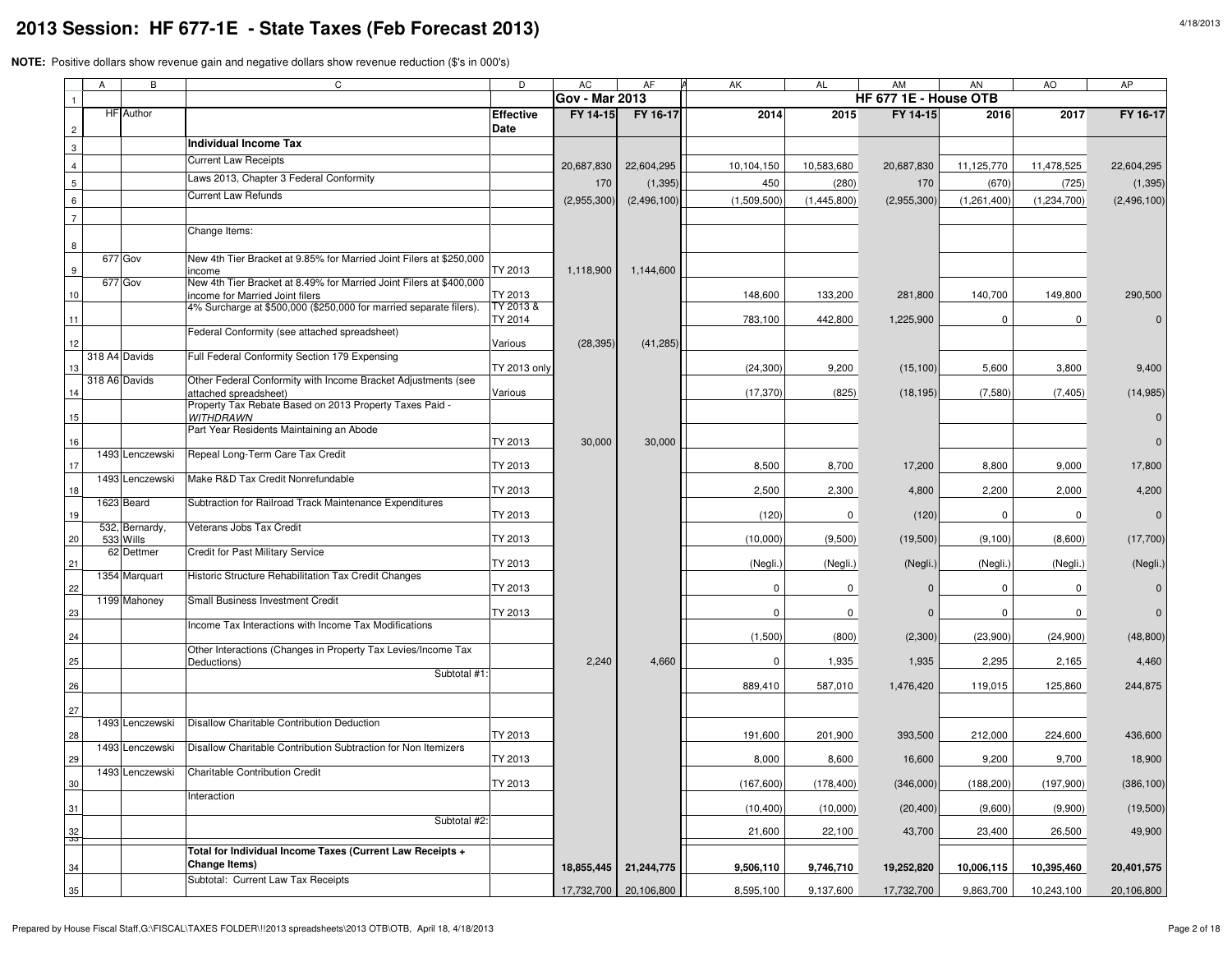| Α              | В                | C                                                                       | D                        | AC                    | AF                    | AK          | AL        | AM                    | AN        | AO        | AP         |
|----------------|------------------|-------------------------------------------------------------------------|--------------------------|-----------------------|-----------------------|-------------|-----------|-----------------------|-----------|-----------|------------|
| $\mathbf{1}$   |                  |                                                                         |                          | <b>Gov - Mar 2013</b> |                       |             |           | HF 677 1E - House OTB |           |           |            |
| $\overline{c}$ | <b>HF</b> Author |                                                                         | <b>Effective</b><br>Date | FY 14-15              | FY 16-17              | 2014        | 2015      | FY 14-15              | 2016      | 2017      | FY 16-17   |
|                |                  | Subtotal: Net Change Items (Subtotal #1+ Subtotal #2)                   |                          |                       |                       |             |           |                       |           |           |            |
| 36             |                  |                                                                         |                          | 1,122,745             | 1,137,975             | 911,010     | 609,110   | 1,520,120             | 142,415   | 152,360   | 294,775    |
| 37             |                  |                                                                         |                          |                       |                       |             |           |                       |           |           |            |
| 38             |                  |                                                                         |                          |                       |                       |             |           |                       |           |           |            |
| 39             |                  | <b>Corporate Franchise Tax</b>                                          |                          |                       |                       |             |           |                       |           |           |            |
| 40             |                  | <b>Current Law Receipts</b>                                             |                          | 2,355,940             | 2,324,755             | 1,218,860   | 1,137,080 | 2,355,940             | 1,154,110 | 1,170,645 | 2,324,755  |
| 41             |                  | Laws 2013, Chapter 3 Federal Conformity                                 |                          | (240)                 |                       | 40          | (280)     | (240)                 | (410)     | (445)     | (855)      |
| 42             |                  | <b>Current Law Refunds</b>                                              |                          | (354, 900)            | (361,500)             | (176, 300)  | (178,600) | (354, 900)            | (178,900) | (182,600) | (361, 500) |
| 43             |                  |                                                                         |                          |                       |                       |             |           |                       |           |           |            |
|                |                  | Change Items:                                                           |                          |                       |                       |             |           |                       |           |           |            |
| 44<br>45       |                  | Reduce Rate from 9.8% to 8.4% (effective TY 2013) -<br><b>WITHDRAWN</b> |                          |                       |                       |             |           |                       |           |           |            |
| 46             | 318 A6 Davids    | Federal Conformity with Income Bracket Adjustments                      | Various                  | 12,800                | (9,755)               | (2, 155)    | 12,055    | 9,900                 | (1, 225)  | (7,880)   | (9, 105)   |
| 47             | 318 A4 Davids    | Full Federal Conformity Section 179 Expensing                           | TY 2013 only             |                       |                       | (10, 200)   | 3,800     | (6, 400)              | 2,300     | 1,600     | 3,900      |
|                |                  | Repeal Foreign Royalty Subtraction                                      | TY 2013                  | 189,200               |                       |             |           | $\mathbf{0}$          |           |           |            |
| 48             | 677 Gov          | Repeal FOC                                                              |                          |                       | 155,700               |             |           |                       |           |           |            |
| 49             | 1493 Lenczewski  | Reduce Foreign Royalty Subtraction from 80% to 50%.                     | TY 2013                  | 44,000                | 36,700                | 25,800      | 18,200    | 44,000                | 18,200    | 18,500    | 36,700     |
| 50             |                  | Foreign Royalty/FOC interaction                                         | TY 2013                  |                       |                       | 38,900      | 27,000    | 65,900                | 26,900    | 27,300    | 54,200     |
| 51             |                  |                                                                         | TY 2013                  | 4,000                 | 4,000                 | 2,000       | 2,000     | 4,000                 | 2,000     | 2,000     | 4,000      |
| 52             | 677 Gov          | Definition of Minnesota Sales                                           | TY 2013                  | 46,000                | 40,000                | 26,000      | 20,000    | 46,000                | 20,000    | 20,000    | 40,000     |
| 53             | $677$ Gov        | Foreign Partnerships                                                    | TY 2013                  | 12,000                | 12,000                | 6,000       | 6,000     | 12,000                | 6,000     | 6,000     | 12,000     |
| 54             |                  | Economic Substance Doctrine                                             | TY 2013                  | 400                   | 1,750                 |             |           | $\Omega$              |           |           |            |
| 55             | 677 Gov          | Eliminate REIT Dividends                                                | TY 2013                  | 2,000                 | 2,000                 | 1,000       | 1,000     | 2,000                 | 1,000     | 1,000     | 2,000      |
|                | 677 Gov          | Index Minimum Fee and Bracket Amounts                                   |                          |                       |                       |             |           |                       |           |           |            |
| 56             | 1493 Gov         | Make R&D Tax Credit Nonrefundable                                       | TY 2013                  | 18,700                | 19,400                | 9,300       | 9,400     | 18,700                | 9,600     | 9,800     | 19,400     |
| 57             | 1440 Hornstein   | <b>Tax Havens</b>                                                       | TY 2013                  |                       |                       | 48,700      | 35,100    | 83,800                | 32,700    | 30,200    | 62,900     |
| 58             | 1623 Beard       | Subtraction for Railroad Track Maintenance Expenditures                 | TY 2013                  |                       |                       | 21,600      | 14,900    | 36,500                | 14,100    | 14,300    | 28,400     |
| 59             |                  |                                                                         | TY 2013                  |                       |                       | (80)        | 0         | (80)                  | $\Omega$  | 0         |            |
| 60             |                  | Income Tax Interactions with Corporate Tax Modifications                |                          |                       |                       |             |           | $\Omega$              |           |           |            |
| 61             |                  | Other Interactions (Changes in Property Tax Levies)                     |                          | 620                   | 1,290                 | $\mathbf 0$ | 0         | $\mathbf 0$           | 0         | $\Omega$  |            |
| 62 I           |                  | Total for Corporate Taxes (Current Law Receipts + Change<br>ltems)      |                          | 2,330,520             | 2,225,485             | 1,209,465   | 1,107,655 | 2,317,120             | 1,106,375 | 1,110,420 | 2,210,795  |
| 63             |                  | Subtotal: Current Law Tax Receipts                                      |                          | 2,000,800             | 1,962,400             | 1,042,600   | 958,200   | 2,000,800             | 974,800   | 987,600   | 1,962,400  |
|                |                  | Subtotal: Net Change Items                                              |                          | 329,720               |                       |             |           |                       |           |           | 254,395    |
| 64<br>65       |                  |                                                                         |                          |                       | 263,085               | 166,865     | 149,455   | 316,320               | 131,575   | 122,820   |            |
| 66             |                  |                                                                         |                          |                       |                       |             |           |                       |           |           |            |
| 67             |                  | <b>Sales and Use Tax</b>                                                |                          |                       |                       |             |           |                       |           |           |            |
| 68             |                  | <b>Current Law Receipts</b>                                             |                          |                       | 10,698,610 11,406,250 | 5,259,530   | 5,439,080 | 10,698,610            | 5,622,440 | 5,783,810 | 11,406,250 |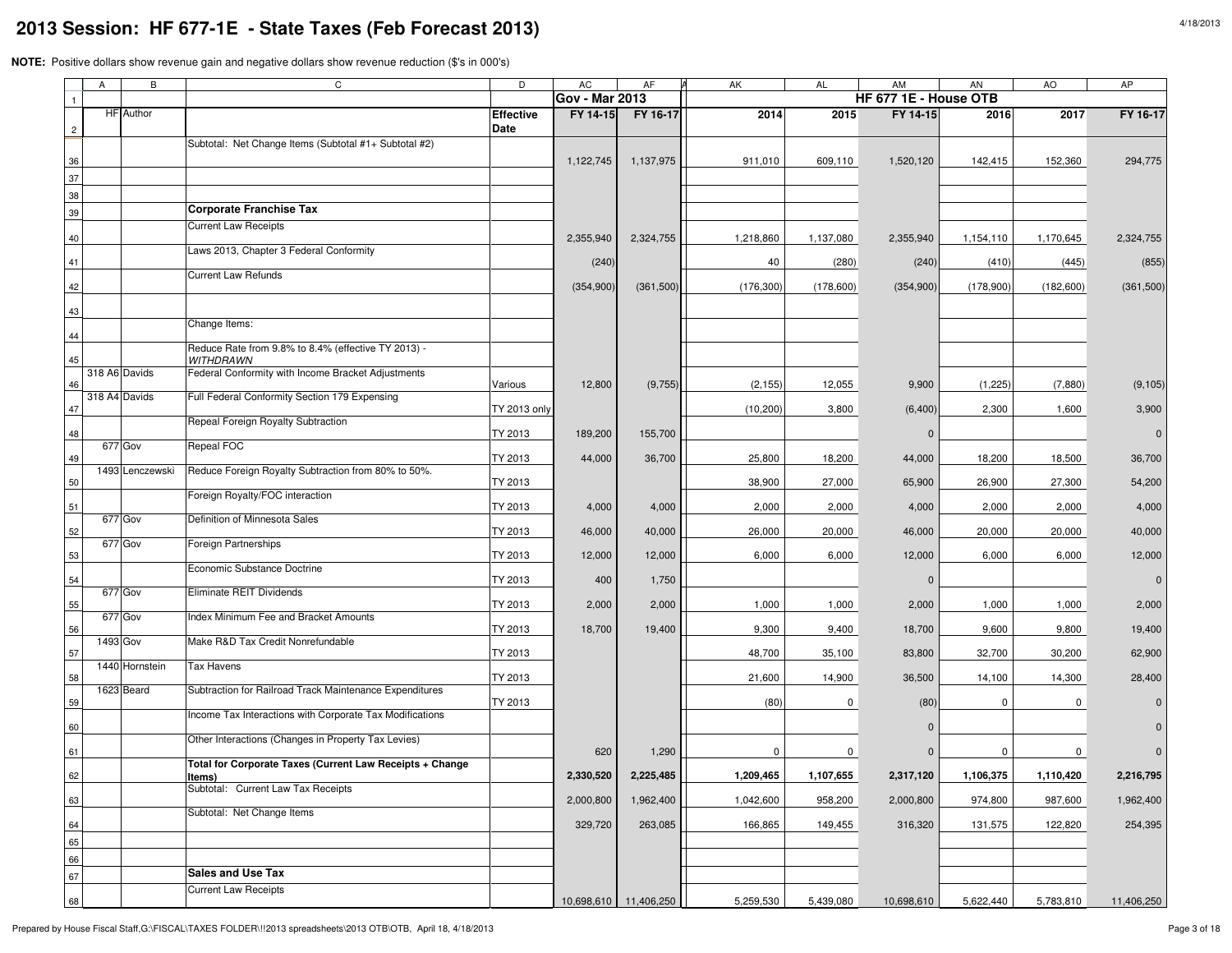|                | A | B                              | C                                                                                                                                  | D                        | <b>AC</b>             | AF         | AK          | <b>AL</b>  | AM                    | AN         | AO         | AP           |
|----------------|---|--------------------------------|------------------------------------------------------------------------------------------------------------------------------------|--------------------------|-----------------------|------------|-------------|------------|-----------------------|------------|------------|--------------|
|                |   |                                |                                                                                                                                    |                          | <b>Gov - Mar 2013</b> |            |             |            | HF 677 1E - House OTB |            |            |              |
| $\overline{c}$ |   | <b>HF</b> Author               |                                                                                                                                    | <b>Effective</b><br>Date | FY 14-15              | FY 16-17   | 2014        | 2015       | FY 14-15              | 2016       | 2017       | FY 16-17     |
|                |   |                                | <b>Current Law Refunds</b>                                                                                                         |                          |                       |            |             |            |                       |            |            |              |
| 69             |   |                                | Current Law Transfer Sales Tax on Motor Vehicle Leases                                                                             |                          | (565, 540)            | (655, 700) | (270, 400)  | (295, 140) | (565, 540)            | (318, 460) | (337, 240) | (655, 700)   |
| 70             |   |                                |                                                                                                                                    |                          | (57, 610)             | (71, 850)  | (27,030)    | (30, 580)  | (57, 610)             | (35,040)   | (36, 810)  | (71, 850)    |
| 71             |   |                                |                                                                                                                                    |                          |                       |            |             |            |                       |            |            |              |
|                |   |                                | Change Items:                                                                                                                      |                          |                       |            |             |            |                       |            |            |              |
| 72             |   |                                | Sales Tax Rate Reduction from 6.875% to 5.5%. The General                                                                          |                          |                       |            |             |            |                       |            |            |              |
| 73             |   |                                | Sales tax rate = $5.266\%$ and the Legacy Rate = $0.234\%$ (effective<br>1/1/2014) - WITHDRAWN                                     | 1/1/2014                 |                       |            |             |            | 0                     |            |            |              |
|                |   | 492 Loefler                    | Definition of Solicitor Nexus Modified                                                                                             |                          |                       |            |             |            |                       |            |            |              |
| 74             |   |                                | Sales Tax Base Broadeners (1/1/2014) WITHDRAWN                                                                                     | FY 2014                  | 9,700                 | 12,460     | 4,300       | 5,400      | 9,700                 | 5,940      | 6,520      | 12,460       |
| 75             |   |                                |                                                                                                                                    | 1/1/2014                 |                       |            |             |            | $\mathbf 0$           |            |            |              |
|                |   |                                | Sales Tax Up-front Capital Equipment Exemption (effective FY<br>2016) - WITHDRAWN                                                  |                          |                       |            |             |            |                       |            |            |              |
| 76             |   |                                |                                                                                                                                    | FY 2016                  |                       |            |             |            |                       |            |            | $\Omega$     |
|                |   | 288, Fischer,<br>304, Franson, | Allow Capital Equipment to be an Up-Front Exemption & Remove<br>the Refund Requirement                                             |                          |                       |            |             |            |                       |            |            |              |
| 77             |   | 677 Gov                        | Increase Motor Vehicle Rental Tax from 6.2% to 9.2%. (Effective                                                                    | FY 2014                  |                       |            | (90,000)    | (49,600)   | (139,600)             | (27, 100)  | (22,000)   | (49, 100)    |
| 78             |   |                                | FY 2014)                                                                                                                           | FY 2014                  | 15,000                | 16,500     | 7,300       | 7,700      | 15,000                | 8,100      | 8,400      | 16,500       |
|                |   | 1743 Lenczewski                | Impose a 10% Gross Receipts Sports Memorabilia Tax from<br>Wholesale of Sports Memorabilia                                         |                          |                       |            |             |            |                       |            |            |              |
| 79             |   | 1743 Lenczewski                | Impose Sales tax on Admissions to Stadium Box Seats and Suites                                                                     | FY 2014                  |                       |            | 6,800       | 9,200      | 16,000                | 9,300      | 9,500      | 18,800       |
| 80             |   |                                |                                                                                                                                    | FY 2014                  |                       |            | 2,000       | 2,700      | 4,700                 | 3,000      | 3,100      | 6,100        |
| 81             |   | 426 Davnie                     | New Method for Calculating the Motor Vehicle Paint and Materials                                                                   | FY 2014                  |                       |            | 2,400       | 2,700      | 5,100                 | 2,800      | 2,900      | 5,700        |
| 82             |   | 409 Norton                     | Exemption for Construction Materials for a Medical Center<br>Development in Rochester                                              | FY 2016                  |                       |            | $\mathbf 0$ | 0          | $\mathbf 0$           | (3,000)    | (3,300)    | (6,300)      |
|                |   | 1012 Beard                     | Exemption for Construction Materials for an Industrial                                                                             |                          |                       |            |             |            |                       |            |            |              |
| 83             |   | 1781 Hortman                   | Measurement Manufacturing & Control Facility<br>Exemption for Construction Materials and Supplies                                  | FY 2016                  |                       |            | $\mathbf 0$ | 0          | $\mathbf 0$           | (815)      | 0          | (815)        |
| 84             |   |                                | Biopharmaceutical Manufacturing Facility                                                                                           | 1/1/2013                 |                       |            | $\mathbf 0$ | 0          | $\Omega$              | 0          | (940)      | (940)        |
|                |   | 428, Anzelc,<br>118 McNamar    | Exemption for Public Safety Radio Communication Systems &<br>Other Public Safety Radio Systems                                     |                          |                       |            |             |            |                       |            |            |              |
| 85             |   | 1661 Davids                    | Multiple Points of Use Certificate                                                                                                 | FY 2014                  |                       |            | (1,100)     | (500)      | (1,600)               | (400)      | (50)       | (450)        |
| 86             |   |                                |                                                                                                                                    | FY 2014                  |                       |            | (640)       | (730)      | (1,370)               | (760)      | (800)      | (1,560)      |
|                |   | 1483 Metsa                     | Exemption for Construction Materials and Supplies for the<br>Improvement of an Existing Structure at a Resort or at a              |                          |                       |            |             |            |                       |            |            |              |
| 87             |   |                                | Recreational Camping Area                                                                                                          | FY 2014                  |                       |            | (470)       | (490)      | (960)                 | (510)      | (540)      | (1,050)      |
|                |   | 1341 Schoen                    | Expand Exemption for Medical Devices Related to Medicare,                                                                          |                          |                       |            |             |            |                       |            |            |              |
| 88             |   | 719 Howe                       | Medicaid, & Other Modifications<br>Exemption for A Religious Order and a Higher Education Institutior                              | FY 2014                  |                       |            | (370)       | (420)      | (790)                 | (450)      | (470)      | (920)        |
| 89             |   | 802 Lesch                      | Exemption for Coin-Operated Amusement Machines                                                                                     | FY 2014                  |                       |            | (93)        | (50)       | (143)                 | (52)       | (53)       | (105)        |
| 90             |   |                                |                                                                                                                                    | FY 2014                  |                       |            | (180)       | (200)      | (380)                 | (220)      | (240)      | (460)        |
| 91             |   | 1080 Davnie                    | Exemption for Non Profit Car Sharing Organizations                                                                                 | FY 2014                  |                       |            | (35)        | (40)       | (75)                  | (45)       | (50)       | (95)         |
|                |   | 1659 Fritz                     | Exemption for Non Profit Nursing Homes and Boarding Care                                                                           |                          |                       |            |             |            |                       |            |            |              |
| 92             |   | 1696 Erickson, R.              | Homes<br>Exemption for Payments Made to An Electric Cooperative By a                                                               | FY 2014                  |                       |            | (Negli.)    | (Negli.)   | (Negli.)              | (Negli.)   | (Negli.)   | (Negli.)     |
| 93             |   |                                | Customer as a Contribution in Aid of Construction                                                                                  | FY 2014                  |                       |            | 0           | 0          | $\mathbf 0$           | 0          | 0          | $\mathbf{0}$ |
| 94             |   | 1381 Myhra                     | Modifies definition of Retail to Include Rent-to-Own or Lease-to-<br>Own. Also allows sales tax to be paid on an incremental basis | FY 2014                  |                       |            | $\mathbf 0$ | 0          | $\mathbf 0$           | 0          | 0          | $\mathbf{0}$ |
|                |   |                                |                                                                                                                                    |                          |                       |            |             |            |                       |            |            |              |
| 95             |   |                                | Total for Sales & Use Taxes (Current Law Receipts + Change                                                                         |                          |                       |            |             |            |                       |            |            |              |
| 96             |   |                                | Items)                                                                                                                             |                          | 10,100,160            | 10,707,660 | 4,892,012   | 5,089,030  | 9,981,042             | 5,264,728  | 5,411,737  | 10,676,465   |
| 97             |   |                                | Subtotal: Current Law Tax Receipts                                                                                                 |                          | 10,075,460            | 10,678,700 | 4,962,100   | 5,113,360  | 10,075,460            | 5,268,940  | 5,409,760  | 10,678,700   |
| 98             |   |                                | Subtotal: Net Change Items                                                                                                         |                          | 24,700                | 28,960     | (70,088)    | (24, 330)  | (94, 418)             | (4,212)    | 1,977      | (2, 235)     |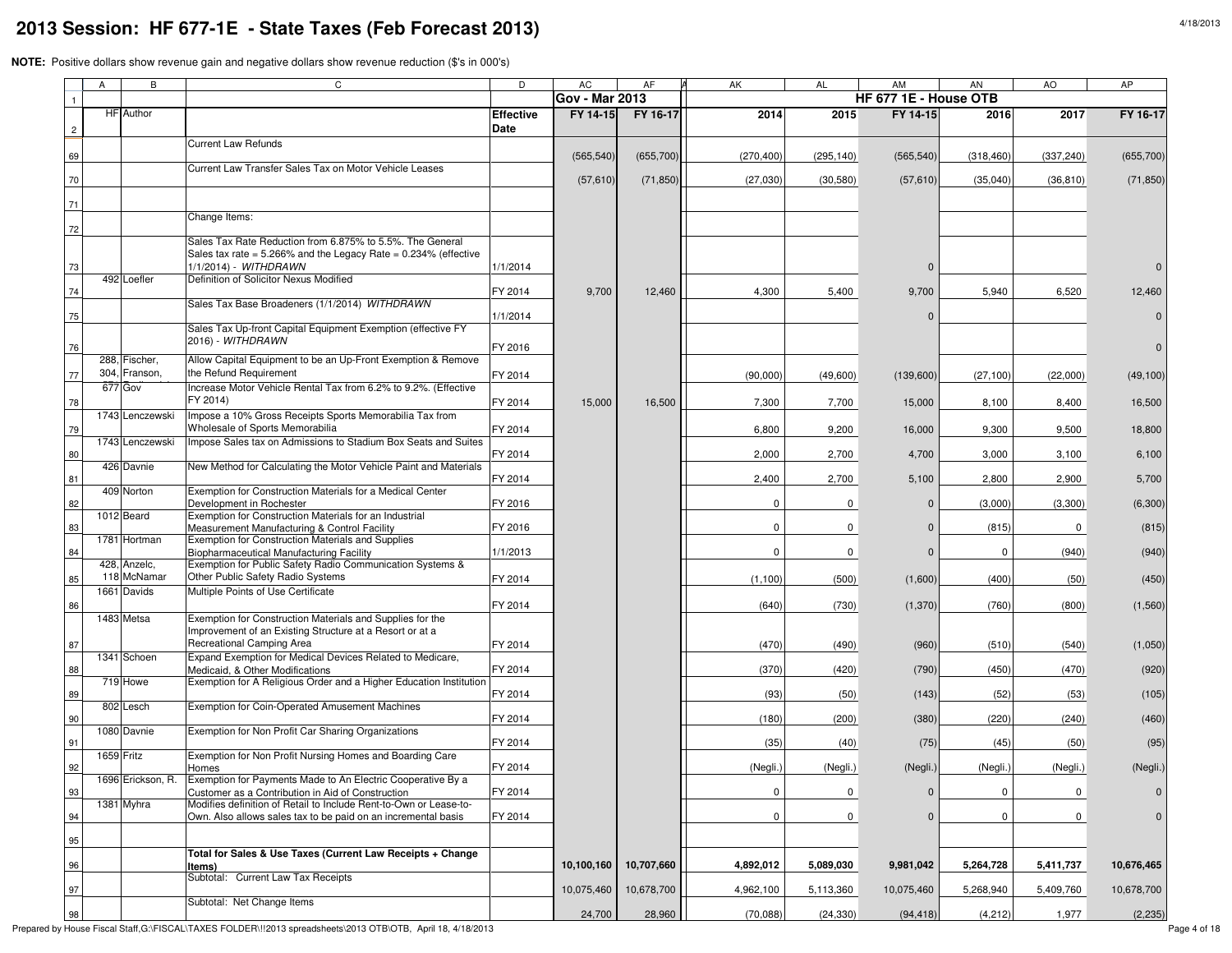|                | $\overline{A}$ | B                | C                                                                                                                                                  | D                               | <b>AC</b>             | AF             | AK          | <b>AL</b>   | AM                    | <b>AN</b>   | AO          | AP          |
|----------------|----------------|------------------|----------------------------------------------------------------------------------------------------------------------------------------------------|---------------------------------|-----------------------|----------------|-------------|-------------|-----------------------|-------------|-------------|-------------|
| $\overline{1}$ |                |                  |                                                                                                                                                    |                                 | <b>Gov - Mar 2013</b> |                |             |             | HF 677 1E - House OTB |             |             |             |
| $\overline{2}$ |                | <b>HF</b> Author |                                                                                                                                                    | <b>Effective</b><br><b>Date</b> | FY 14-15              | FY 16-17       | 2014        | 2015        | FY 14-15              | 2016        | 2017        | FY 16-17    |
|                |                |                  |                                                                                                                                                    |                                 |                       |                |             |             |                       |             |             |             |
| 99             |                |                  |                                                                                                                                                    |                                 |                       |                |             |             |                       |             |             |             |
| 100            |                |                  |                                                                                                                                                    |                                 |                       |                |             |             |                       |             |             |             |
| 101            |                |                  | <b>Statewide Property Tax</b>                                                                                                                      |                                 |                       |                |             |             |                       |             |             |             |
| 102            |                |                  | Current law receipts                                                                                                                               |                                 | 1,685,302             | 1,754,930      | 834,521     | 850,781     | 1,685,302             | 867,967     | 886,963     | 1,754,930   |
| 103            |                |                  | Change Items:                                                                                                                                      |                                 |                       |                |             |             |                       |             |             |             |
| 104            |                |                  | Suspend Inflation Adjustment for 2 yrs (PY 2014 and 2015). Cut<br>Rate in PY 2016. WITHDRAWN                                                       |                                 | $\Omega$              | $\Omega$       | 0           | 0           | $\mathbf 0$           | 0           | 0           |             |
| 105            |                |                  | Total for Statewide Property Tax (Current Law Receipts +<br><b>Change Items)</b>                                                                   |                                 | 1,685,302             | 1,754,930      | 834,521     | 850,781     | 1,685,302             | 867,967     | 886,963     | 1,754,930   |
| 106            |                |                  | Subtotal: Current Law Tax Receipts                                                                                                                 |                                 | 1,685,302             | 1,754,930      | 834,521     | 850,781     | 1,685,302             | 867,967     | 886,963     | 1,754,930   |
|                |                |                  | Subtotal: Net Change Items                                                                                                                         |                                 |                       |                |             |             |                       |             |             |             |
| 107            |                |                  |                                                                                                                                                    |                                 | $\Omega$              | $\mathbf{0}$   | $\mathbf 0$ | 0           | $\mathbf 0$           | 0           | 0           |             |
| 108<br>109     |                |                  |                                                                                                                                                    |                                 |                       |                |             |             |                       |             |             |             |
| 110            |                |                  | Cigarette & Tobacco Products Tax                                                                                                                   |                                 |                       |                |             |             |                       |             |             |             |
| 111            |                |                  | <b>Current Law Receipts</b>                                                                                                                        |                                 | 383,330               | 382,540        | 191,650     | 191,680     | 383,330               | 191,160     | 191,380     | 382,540     |
| 112            |                |                  |                                                                                                                                                    |                                 |                       |                |             |             |                       |             |             |             |
| 113            |                |                  | Change Items:                                                                                                                                      |                                 |                       |                |             |             |                       |             |             |             |
| 114            |                | 677 Gov          | Increase the Excise Tax Rate on Cigarettes from 48 cents to \$1.42 FY 2014                                                                         |                                 | 318,800               | 329,600        |             |             | $\overline{0}$        |             |             |             |
|                |                |                  | Cigarettes - Sale Tax Interaction                                                                                                                  | FY 2014                         |                       | 2,500          |             |             | $\Omega$              |             |             |             |
| 115<br>116     |                |                  | Cigarette Floor Tax Fee                                                                                                                            | FY 2014                         | 2,300<br>17,900       | $\overline{0}$ |             |             | $\Omega$              |             |             |             |
| 117            |                |                  | Cigarette Fee - Consumption Change/Transf from Health Impact<br>Fee                                                                                | FY 2014                         | (44, 700)             | (45,500)       |             |             | $\mathbf{0}$          |             |             |             |
|                |                |                  | Tobacco excise tax rate increased from 35% to 55% of the                                                                                           | FY 2014                         |                       |                |             |             |                       |             |             |             |
| 118            |                |                  | wholesale price. The Health Impact Fee of 35% is not changed.<br>Tobacco - sales tax interaction                                                   | FY 2014                         | 25,200                | 28,400         |             |             | $\Omega$              |             |             |             |
| 119            |                |                  | Tobacco Fee - Consumption Change/Transf from Health Impact                                                                                         | FY 2014                         | 800                   | 900            |             |             | $\Omega$              |             |             |             |
| 120            |                |                  | Fee                                                                                                                                                |                                 | (3,400)               | (3,900)        |             |             | $\Omega$              |             |             |             |
| 121            |                |                  |                                                                                                                                                    |                                 |                       |                |             |             |                       |             |             |             |
|                |                | 91 Lenczewski    | Increase the Excise Tax Rate on Cigarettes from 48 cents to \$2.83 FY 2014<br>(\$1.60/per pack increase + existing 75 cent fee converted to a tax) |                                 |                       |                |             |             |                       |             |             |             |
| 122            |                |                  |                                                                                                                                                    |                                 |                       |                | 317,000     | 347,900     | 664,900               | 350,800     | 352,700     | 703,500     |
| 123            |                |                  | Cigarettes - In Lieu Cigarettes Sales Tax 6.875%                                                                                                   | FY 2014                         |                       |                | (1,400)     | (1,800)     | (3,200)               | (2,000)     | (2,200)     | (4,200)     |
| 124            |                |                  | Cigarette Floor Tax Fee                                                                                                                            | FY 2014                         |                       |                | 30,400      | $\mathbf 0$ | 30,400                | $\mathbf 0$ | $\mathbf 0$ | $\mathbf 0$ |
| 125            |                |                  | Increase Non Settlement Fee for Cigarettes                                                                                                         | FY 2014                         |                       |                | 60          | 60          | 120                   | 60          | 60          | 120         |
| 126            |                |                  | Repeal Cigarette Health Impact Fee/Loss to the General Fund of<br>Health Impact Fee Revenue                                                        | FY 2014                         |                       |                | (154, 500)  | (166, 500)  | (321,000)             | (165, 300)  | (163, 300)  | (328, 600)  |
| 127            |                |                  | Cigarette Subtotal #1:                                                                                                                             |                                 |                       |                | 191,560     | 179,660     | 371,220               | 183,560     | 187,260     | 370,820     |
| 128            |                |                  |                                                                                                                                                    |                                 |                       |                |             |             |                       |             |             |             |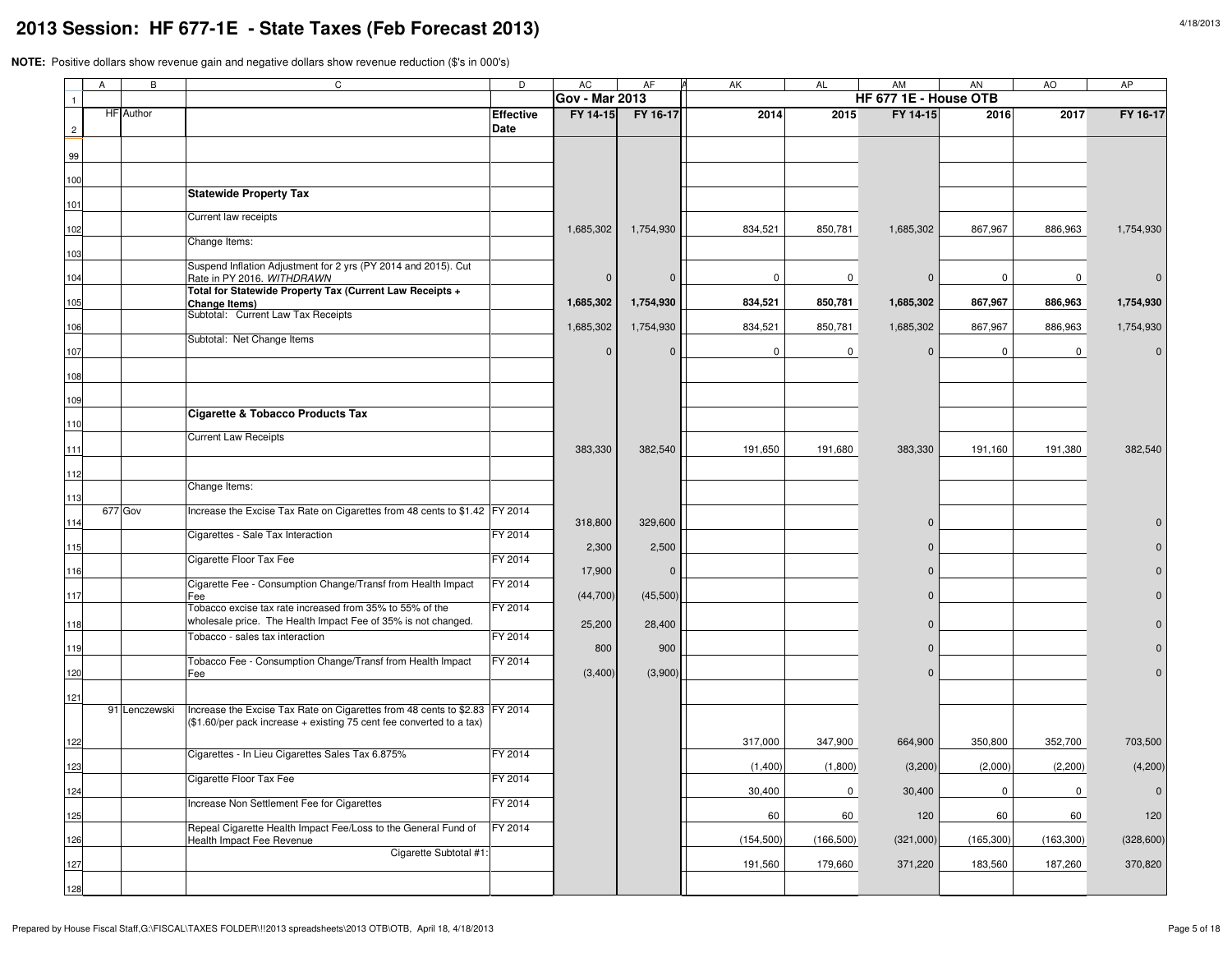|                | Α | В             | C                                                                                                           | D                        | AC                    | AF             | AK       | <b>AL</b> | AM                    | AN       | AO       | AP        |
|----------------|---|---------------|-------------------------------------------------------------------------------------------------------------|--------------------------|-----------------------|----------------|----------|-----------|-----------------------|----------|----------|-----------|
|                |   |               |                                                                                                             |                          | <b>Gov - Mar 2013</b> |                |          |           | HF 677 1E - House OTB |          |          |           |
| $\overline{c}$ |   | HF Author     |                                                                                                             | <b>Effective</b><br>Date | FY 14-15              | FY 16-17       | 2014     | 2015      | FY 14-15              | 2016     | 2017     | FY 16-17  |
| 129            |   | 91 Lenczewski | Tobacco excise tax rate increased from 35% to 95% of the<br>wholesale price with Minimum Tax on Moist Snuff | FY 2014                  |                       |                | 45,500   | 51,600    | 97,100                | 53,900   | 56,300   | 110,200   |
| 130            |   |               | Tobacco - Sales Tax Interaction                                                                             | FY 2014                  |                       |                | 600      | 700       | 1,300                 | 700      | 700      | 1,400     |
| 131            |   |               | Repeal Tobacco Health Impact Fee/Loss to the General Fund of<br><b>Health Impact Fee Revenue</b>            | FY 2014                  |                       |                | (25,900) | (29, 500) | (55, 400)             | (30,600) | (31,900) | (62, 500) |
| 132            |   |               | Tobacco Subtotal #2:                                                                                        |                          |                       |                | 20,200   | 22,800    | 43,000                | 24,000   | 25,100   | 49,100    |
| 133            |   |               |                                                                                                             |                          |                       |                |          |           |                       |          |          |           |
| 134            |   | 91 Lenczewski | Impose Cigarette Tax on Little Cigars - Excise Tax Rate Change                                              | FY 2014                  |                       |                | 9,600    | 10,300    | 19,900                | 10,200   | 10,100   | 20,300    |
| 135            |   |               | Impose Cigarette Tax on Little Cigars - Impose Non Settlement<br>Fee                                        | FY 2014                  |                       |                | 1,400    | 1,500     | 2,900                 | 1,500    | 1,500    | 3,000     |
| 136            |   |               | Impose Cigarette Tax on Little Cigars - In lieu Sales tax 6.875%                                            | FY 2014                  |                       |                | 1,500    | 1,700     | 3,200                 | 1,700    | 1,700    | 3,400     |
| 137            |   |               | Impose Cigarette Tax on Little Cigars - Other Tobacco Products<br>Change                                    | FY 2014                  |                       |                | (1,900)  | (2,100)   | (4,000)               | (2, 100) | (2, 100) | (4,200)   |
| 138            |   |               | Impose Cigarette Tax on Little Cigars - Sales Tax Interaction                                               | FY 2014                  |                       |                | (700)    | (800)     | (1,500)               | (800)    | (800)    | (1,600)   |
| 139            |   |               | Cigarette & Tobacco Refunds                                                                                 | FY 2014                  |                       |                | (200)    | (200)     | (400)                 | (200)    | (200)    | (400)     |
| 140            |   |               | Little Cigar Subtotal #3:                                                                                   |                          |                       |                | 9,700    | 10,400    | 20,100                | 10,300   | 10,200   | 20,500    |
| 141            |   |               |                                                                                                             |                          |                       |                |          |           |                       |          |          |           |
| 142            |   |               | Total for Cigarette & Tobacco Taxes (Current Law Receipts +<br>Change Items)                                |                          | 700,230               | 694,540        | 413,110  | 404,540   | 817,650               | 409,020  | 413,940  | 822,960   |
| 143            |   |               | Subtotal: Current Law Tax Receipts                                                                          |                          | 383,330               | 382,540        | 191,650  | 191,680   | 383,330               | 191,160  | 191,380  | 382,540   |
| 144            |   |               | Subtotal: Net Change Items (Subtotal #1 + Subtotal #2 + Subtotal<br>#3)                                     |                          | 316,900               | 312,000        | 221,460  | 212,860   | 434,320               | 217,860  | 222,560  | 440,420   |
| 145            |   |               |                                                                                                             |                          |                       |                |          |           |                       |          |          |           |
| 146            |   |               | <b>Alcohol Excise Tax</b>                                                                                   |                          |                       |                |          |           |                       |          |          |           |
| 147            |   |               | <b>Current Law Receipts</b>                                                                                 |                          | 171,880               | 178,440        | 85,100   | 86,780    | 171,880               | 88,500   | 89,940   | 178,440   |
| 148            |   |               |                                                                                                             |                          |                       |                |          |           |                       |          |          |           |
| 149            |   |               | Change Items:                                                                                               |                          |                       |                |          |           |                       |          |          |           |
| 150            |   | 885 Clark     | Alcohol Excise Tax Rate Increase, Equivalent of 7 cents/drink                                               | FY 2014                  |                       |                | 160,200  | 178,200   | 338,400               | 181,700  | 185,300  | 367,000   |
| 151            |   |               | Small Brewer Credit                                                                                         | FY 2014                  |                       |                | (3,900)  | (3,900)   | (7,800)               | (4,000)  | (4,000)  | (8,000)   |
| 152            |   |               | Small Winery Credit                                                                                         | FY 2014                  |                       |                | (260)    | (260)     | (520)                 | (260)    | (260)    | (520)     |
| 153            |   |               | Interaction with Sales Tax                                                                                  | FY 2014                  |                       |                | 5,700    | 6,300     | 12,000                | 6,400    | 6,500    | 12,900    |
| 154            |   |               | Interaction with Liquor Gross Receipts.                                                                     | FY 2014                  |                       |                | 2,200    | 2,400     | 4,600                 | 2,500    | 2,500    | 5,000     |
| 155            |   |               | Total for Alcohol Taxes (Current Law Receipts + Change<br>ltems)                                            |                          | 171,880               | 178,440        | 249,040  | 269,520   | 518,560               | 274,840  | 279,980  | 554,820   |
| 156            |   |               | Subtotal: Current Law Tax Receipts                                                                          |                          | 171,880               | 178,440        | 85,100   | 86,780    | 171,880               | 88,500   | 89,940   | 178,440   |
| 157            |   |               | Subtotal: Net Change Items                                                                                  |                          | $\mathbf{0}$          | $\overline{0}$ | 163,940  | 182,740   | 346,680               | 186,340  | 190,040  | 376,380   |
| 158            |   |               |                                                                                                             |                          |                       |                |          |           |                       |          |          |           |
| 159            |   |               |                                                                                                             |                          |                       |                |          |           |                       |          |          |           |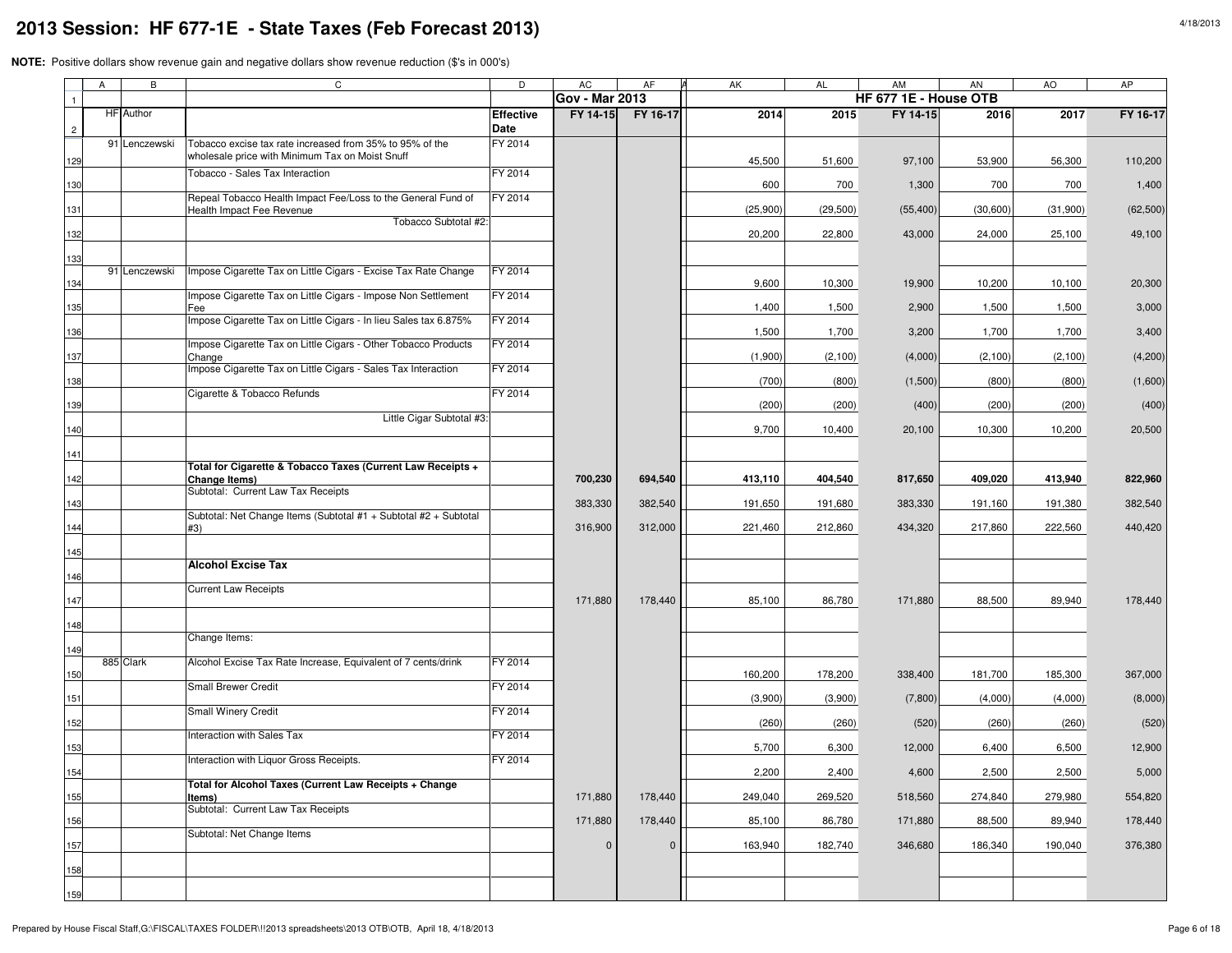|                | A | $\overline{B}$   | C                                                                                                                                                                                                                                                   | D                               | <b>AC</b>             | AF           | AK        | <b>AL</b> | <b>AM</b>             | <b>AN</b> | AO        | AP          |
|----------------|---|------------------|-----------------------------------------------------------------------------------------------------------------------------------------------------------------------------------------------------------------------------------------------------|---------------------------------|-----------------------|--------------|-----------|-----------|-----------------------|-----------|-----------|-------------|
|                |   |                  |                                                                                                                                                                                                                                                     |                                 | <b>Gov - Mar 2013</b> |              |           |           | HF 677 1E - House OTB |           |           |             |
| $\overline{2}$ |   | <b>HF</b> Author |                                                                                                                                                                                                                                                     | <b>Effective</b><br><b>Date</b> | FY 14-15              | FY 16-17     | 2014      | 2015      | FY 14-15              | 2016      | 2017      | FY 16-17    |
| 160            |   |                  | <b>Minerals Tax</b>                                                                                                                                                                                                                                 |                                 |                       |              |           |           |                       |           |           |             |
| 161            |   |                  | <b>Current Law Receipts</b>                                                                                                                                                                                                                         |                                 | 38,700                | 40,600       | 18,900    | 19,800    | 38,700                | 19,800    | 20,800    | 40,600      |
| 162            |   |                  |                                                                                                                                                                                                                                                     |                                 |                       |              |           |           |                       |           |           |             |
| 163            |   |                  | Change Items:                                                                                                                                                                                                                                       |                                 |                       |              |           |           |                       |           |           |             |
| 164            |   | 1493 Lenczewski  | Increase Taconite Occupation Rate from 2.45% to 4.9%.                                                                                                                                                                                               | FY 2014                         |                       |              | 18,900    | 19,800    | 38,700                | 19,800    | 20,800    | 40,600      |
|                |   | 1336 Hansen      | <b>Fracturing Sand Taxes:</b><br>1. Extraction tax of 55 cents per cubic yard on shipped product<br>payable by the person extracting the sand; covered operations<br>exempt<br>2. Processing tax of 3% of market value (1% for covered facility) of | FY 2014                         |                       |              | 1,700     | 1,210     | 2,910                 | 2,000     | 2,100     | 4,100       |
| 165            |   |                  | fracturing sand washed in MN payable by the person washing the                                                                                                                                                                                      |                                 |                       |              |           |           |                       |           |           |             |
| 166            |   |                  | Total for Minerals Taxes (Current Law Receipts + Change<br>ltems)                                                                                                                                                                                   |                                 | 38,700                | 40,600       | 39,500    | 40,810    | 80,310                | 41,600    | 43,700    | 85,300      |
| 167            |   |                  | Subtotal: Current Law Tax Receipts                                                                                                                                                                                                                  |                                 | 38,700                | 40,600       | 18,900    | 19,800    | 38,700                | 19,800    | 20,800    | 40,600      |
| 168            |   |                  | Subtotal: Net Change Items                                                                                                                                                                                                                          |                                 |                       | 40,600       | 20,600    | 21,010    | 41,610                | 21,800    | 22,900    | 44,700      |
| 169            |   |                  |                                                                                                                                                                                                                                                     |                                 |                       |              |           |           |                       |           |           |             |
| 170            |   |                  |                                                                                                                                                                                                                                                     |                                 |                       |              |           |           |                       |           |           |             |
| 171            |   |                  | <b>Estate Tax</b>                                                                                                                                                                                                                                   |                                 |                       |              |           |           |                       |           |           |             |
| 172            |   |                  | <b>Current Law Receipts</b>                                                                                                                                                                                                                         |                                 | 329,800               | 343,900      | 162,800   | 167,000   | 329,800               | 170,500   | 173,400   | 343,900     |
| 173            |   |                  | Change Items:                                                                                                                                                                                                                                       |                                 |                       |              |           |           |                       |           |           |             |
| 174            |   | 805 Mullery      | Impose Gift Tax & Include Certain Gifts in Estate Tax                                                                                                                                                                                               | FY 2014                         |                       |              |           |           |                       |           |           |             |
| 175            |   | 806 Mullery      | Taxation of Non Resident Property Held in a Pass-Through Entity                                                                                                                                                                                     | FY 2014                         |                       |              | 13,500    | 27,900    | 41,400                | 31,200    | 34,000    | 65,200      |
| 176            |   | 1092 Poppe       | Modifications to Small Business & Farm Deductions                                                                                                                                                                                                   | FY 2014                         |                       |              | 5,400     | 7,400     | 12,800                | 7,600     | 7,700     | 15,300      |
| 177            |   |                  | Modifications Allowing Relative and Special Homestead Property                                                                                                                                                                                      | FY 2014                         |                       |              | 9,200     | 14,600    | 23,800                | 20,400    | 26,800    | 47,200      |
| 178            |   |                  | Under the Qualified Farm Exemption<br>Total for Estate Taxes (Current Law Receipts + Change Items)                                                                                                                                                  |                                 |                       |              | (Unknown) | (Unknown) | (Unknown)             | (Unknown) | (Unknown) | (Unknown)   |
| 179            |   |                  | Subtotal: Current Law Tax Receipts                                                                                                                                                                                                                  |                                 | 329,800               | 343,900      | 190,900   | 216,900   | 407,800               | 229,700   | 241,900   | 471,600     |
| 180            |   |                  | Subtotal: Net Change Items                                                                                                                                                                                                                          |                                 | 329,800               | 343,900      | 162,800   | 167,000   | 329,800               | 170,500   | 173,400   | 343,900     |
| 181            |   |                  |                                                                                                                                                                                                                                                     |                                 |                       | $\mathbf{0}$ | 28,100    | 49,900    | 78,000                | 59,200    | 68,500    | 127,700     |
| 182            |   |                  | <b>Other Net Tax Revenue</b>                                                                                                                                                                                                                        |                                 |                       |              |           |           |                       |           |           |             |
| 183<br>184     |   |                  | Current Law Receipts:                                                                                                                                                                                                                               |                                 |                       |              |           |           |                       |           |           |             |
| 185            |   |                  | Lawful Gambling                                                                                                                                                                                                                                     |                                 | 134,900               | 152,200      | 60,200    | 74,700    | 134,900               | 76,100    | 76,100    | 152,200     |
| 186            |   |                  | Insurance Gross Earning Tax & Fire Marshall                                                                                                                                                                                                         |                                 | 632,800               | 689,700      | 309,500   | 323,300   | 632,800               | 337,200   | 352,500   | 689,700     |
| 187            |   |                  | Motor Vehicle Sales Tax                                                                                                                                                                                                                             |                                 | $\mathbf{0}$          | $\mathbf 0$  | $\pmb{0}$ | 0         | $\mathbf 0$           |           |           | $\mathbf 0$ |
| 188            |   |                  | Mortgage Registry Tax                                                                                                                                                                                                                               |                                 | 189,800               | 195,000      | 95,800    | 94,000    | 189,800               | 97,600    | 97,400    | 195,000     |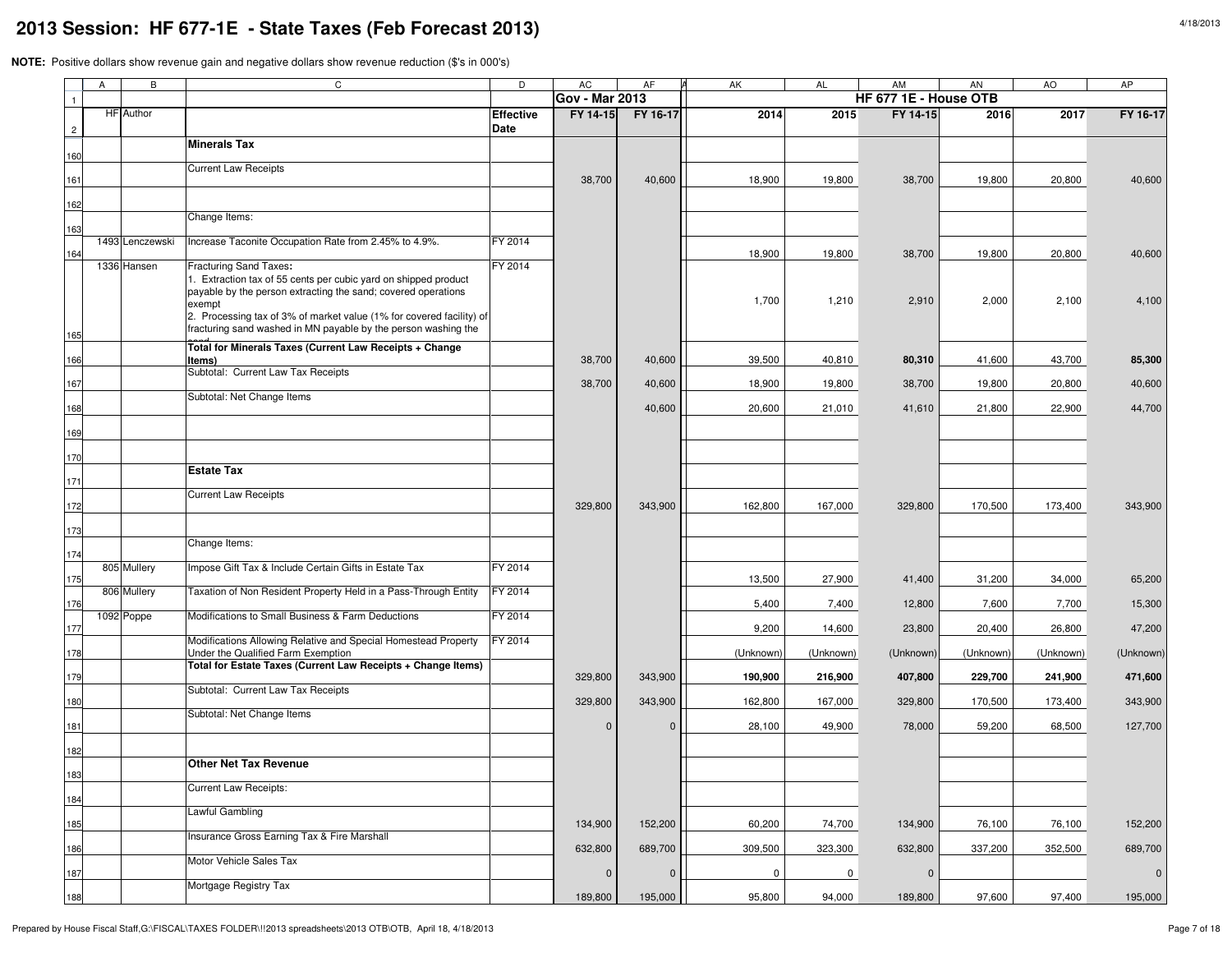|                | $\overline{A}$ | B                | $\mathsf{C}$                                               | D                | AC                    | AF         | AK         | <b>AL</b>   | AM                    | AN         | AO           | AP         |
|----------------|----------------|------------------|------------------------------------------------------------|------------------|-----------------------|------------|------------|-------------|-----------------------|------------|--------------|------------|
|                |                |                  |                                                            |                  | <b>Gov - Mar 2013</b> |            |            |             | HF 677 1E - House OTB |            |              |            |
|                |                | <b>HF</b> Author |                                                            | <b>Effective</b> | FY 14-15              | FY 16-17   | 2014       | 2015        | FY 14-15              | 2016       | 2017         | FY 16-17   |
| $\overline{c}$ |                |                  |                                                            | Date             |                       |            |            |             |                       |            |              |            |
|                |                |                  | Deed Transfer Tax                                          |                  |                       |            |            |             |                       |            |              |            |
| 189            |                |                  | <b>Controlled Substance Tax</b>                            |                  | 180,100               | 207,100    | 82,500     | 97,600      | 180,100               | 103,700    | 103,400      | 207,100    |
| 190            |                |                  |                                                            |                  | 10                    | 10         | 5          | 5           | 10                    | 5          | 5            | 10         |
|                |                |                  | <b>Other Gross Earnings</b>                                |                  |                       |            |            |             |                       |            |              |            |
| 191            |                |                  |                                                            |                  | 100                   | 100        | 50         | 50          | 100                   | 50         | 50           | 100        |
| 192            |                |                  | Medical Assistance Surcharges                              |                  | 521,700               | 531,700    | 255,850    | 265,850     | 521,700               | 265,850    | 265,850      | 531,700    |
|                |                |                  | Income Tax Reciprocity                                     |                  |                       |            |            |             |                       |            |              |            |
| 193            |                |                  |                                                            |                  |                       | $\Omega$   | $\Omega$   | 0           |                       | $\Omega$   | $\mathsf{O}$ |            |
|                |                |                  | Motor Vehicle Registration Tax                             |                  |                       |            |            |             |                       |            |              |            |
| 194            |                |                  | Fur Gross Receipts Tax                                     |                  | 1,350                 | 1,350      | 675        | 675         | 1,350                 | 675        | 675          | 1,350      |
| 195            |                |                  |                                                            |                  |                       | $\Omega$   | $\Omega$   | $\mathbf 0$ |                       |            |              |            |
|                |                |                  | Other Tax Refunds                                          |                  |                       |            |            |             |                       |            |              |            |
| 196            |                |                  |                                                            |                  | (60, 050)             | (67, 550)  | (29, 775)  | (30, 275)   | (60, 050)             | (35, 475)  | (32,075)     | (67, 550)  |
| 197            |                |                  | Other Excise Tax & All Other                               |                  |                       | $\Omega$   | $\Omega$   | 0           |                       |            |              |            |
|                |                |                  | Total for Other Net Revenue (Current Law Receipts + Change |                  |                       |            |            |             |                       |            |              |            |
| 198            |                |                  | Items)                                                     |                  | 1,600,710             | 1,709,610  | 774,805    | 825,905     | 1,600,710             | 845,705    | 863,905      | 1,709,610  |
|                |                |                  | Subtotal: Current Law Tax Receipts                         |                  | 1,600,710             | 1,709,610  | 774,805    | 825,905     | 1,600,710             | 845,705    | 863,905      | 1,709,610  |
| 199            |                |                  | Subtotal: Net Change Items                                 |                  |                       |            |            |             |                       |            |              |            |
| 200            |                |                  |                                                            |                  | $\Omega$              | $\Omega$   | 0          | 0           |                       | $\Omega$   | 0            |            |
| 201            |                |                  |                                                            |                  |                       |            |            |             |                       |            |              |            |
|                |                |                  | <b>General Fund Total</b>                                  |                  |                       |            |            |             |                       |            |              |            |
| 202            |                |                  |                                                            |                  | 35,812,747            | 38,899,940 | 18,109,463 | 18,551,851  | 36,661,314            | 19,046,050 | 19,648,005   | 38,694,055 |
|                |                |                  | Subtotal: Current Law Tax Receipts                         |                  |                       | 37,157,920 | 16,667,576 | 17,351,106  | 34,018,682            | 18,291,072 | 18,866,848   |            |
| 203            |                |                  | Subtotal: Net Change Items                                 |                  | 34,018,682            |            |            |             |                       |            |              | 37,157,920 |
| 204            |                |                  |                                                            |                  | 1,794,065             | 1,742,020  | 1,441,887  | 1,200,745   | 2,642,632             | 754,978    | 781,157      | 1,536,135  |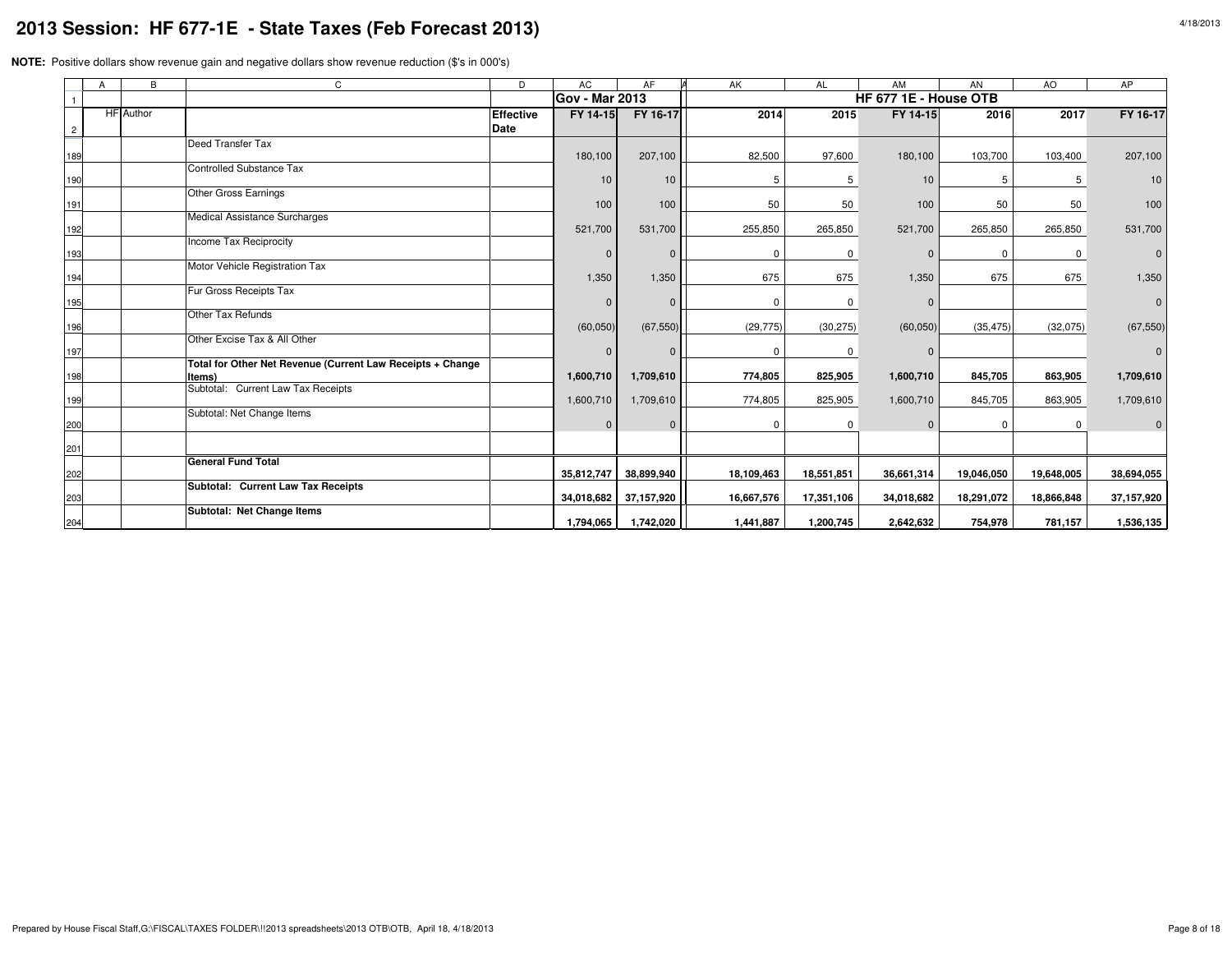## 2013 Session - HF 677 1E - Omnibus Tax BillProperty Tax Aids & Credits and Local Taxes

|              |                                |                                      |                                                                                                                               | <b>Gov Rec</b> | <b>Gov Rec</b> | <b>HF677</b><br><b>FY</b>    | <b>HF 677</b>           | <b>HF 677</b>    | Div v<br><b>Gov Mar</b> | <b>HF 677</b>        | <b>HF 677</b>           | <b>HF 677</b>      | Div v<br><b>Gov Mar</b> |
|--------------|--------------------------------|--------------------------------------|-------------------------------------------------------------------------------------------------------------------------------|----------------|----------------|------------------------------|-------------------------|------------------|-------------------------|----------------------|-------------------------|--------------------|-------------------------|
|              | <b>HF</b>                      | <b>Author</b>                        | <b>Description</b>                                                                                                            | FY 2014-15     | FY 2016-17     | 2014                         | <b>FY 2015</b>          | FY 2014-15       | FY 14-15                | FY 2016              | FY 2017                 | FY 2016-17         | FY 16-17                |
|              |                                |                                      | Positive numbers are increases to program expenditures and negative numbers are decreases to program spending (cost savings). |                |                |                              |                         |                  |                         |                      |                         |                    |                         |
|              |                                |                                      | February 2013 Forecast - Tax Aids & Credits (GF)                                                                              | \$2,658,924    | \$2,730,468    |                              | \$1,320,088 \$1,338,836 | \$2,658,924      |                         |                      | \$1,355,323 \$1,375,145 | \$2,730,468        |                         |
|              |                                |                                      |                                                                                                                               |                |                |                              |                         |                  |                         |                      |                         |                    |                         |
| 1            |                                | Property tax refunds - changes       | : Renter Property Tax Funds - lower copay by 5%, incrs                                                                        |                |                |                              |                         |                  |                         |                      |                         |                    |                         |
|              |                                | GOV                                  | max refund by 10%                                                                                                             | \$18,400       | \$38,800       |                              |                         |                  |                         |                      |                         |                    |                         |
| $2^{\circ}$  | HF <sub>2</sub>                | <b>Davnie</b>                        | Modifying property tax refunds (PTR); decreasing                                                                              |                |                |                              |                         |                  |                         |                      |                         |                    |                         |
|              | <b>HF 333</b><br><b>HF 173</b> | Davnie<br>Morgan                     | threshold percentage for homeowners, modifying<br>definition of income to exclude retirement                                  |                |                |                              |                         |                  |                         |                      |                         |                    |                         |
|              |                                |                                      | contributions.                                                                                                                |                |                |                              |                         |                  |                         |                      |                         |                    |                         |
| $\mathbf{3}$ |                                |                                      | Renter Property Tax Refund<br>modify thresholds, incrs max refunds                                                            |                |                | 0:                           | 15,500                  | 15,500           |                         | 16,400               | 17,200                  | 33,600             |                         |
| 4            |                                |                                      | <b>Subtotal Renters Credit changes</b>                                                                                        | \$18,400       | \$38,800       | $\mathbf{0}$ :               | 15,500                  | 15,500           | (2,900)                 | 16,400               | 17,200                  | 33,600             | (5, 200)                |
|              |                                | GOV                                  | Levy Change interactions (from aid increases) with<br><b>Homeowner PTR</b>                                                    | (\$2,870)      | (\$5,960       |                              |                         |                  |                         |                      |                         |                    |                         |
|              | $6$ HF 2                       | Davnie                               | Modifying property tax refunds (PTR); decreasing                                                                              |                |                |                              |                         |                  |                         |                      |                         |                    |                         |
|              | <b>HF 333</b>                  | .Davnie                              | threshold percentage for homeowners, modifying                                                                                |                |                | 0:                           | 85,600                  | 85,600           |                         | 88,200               | 91,100                  | 179,300            |                         |
|              |                                |                                      | definition of income to exclude retirement<br>contributions.                                                                  |                |                |                              |                         |                  |                         |                      |                         |                    |                         |
| 8            |                                |                                      | Notification of Potential Eligibility - DOR admin                                                                             |                |                | 279                          | 60                      | 339              |                         | 64                   | 64                      | 128                |                         |
| 9            | HF <sub>2</sub>                | Davnie                               | Homeowner PTR participation incrs - one year + report                                                                         |                |                | $\overline{0}$               | 71,000                  | 71,000           |                         | 73,000               | 75,000                  | 148,000            |                         |
| 10           |                                |                                      | <b>Subtotal Homeowner PTR changes</b>                                                                                         | (\$2,870)      | (\$5,960"      | 279                          | 156,660                 | 156,939          | 159,809                 | 161,264              | 166,164                 | 327,428            | 333,388                 |
| 12           |                                | Property tax aid & credits - changes |                                                                                                                               |                |                |                              |                         |                  |                         |                      |                         |                    |                         |
| 13           |                                | <b>GOV</b>                           | Local Government Aid (LGA) - Modify formula,<br>increase aid                                                                  | \$80,000       | \$160,000      |                              |                         |                  |                         |                      |                         |                    |                         |
|              | 14 HF 1608 Lien                |                                      | Local Government Aid (LGA) formula and<br>appropriation changes                                                               |                |                | 0                            | 80,000                  | 80,000           |                         | 80,000               | 80,000                  | 160,000            |                         |
| 15           |                                |                                      | <b>Inflation adjstmt</b>                                                                                                      |                |                | 0                            | $\Omega$                | $\mathbf 0$      |                         | 10,100               | 24,800                  | 34,900             |                         |
| 16           |                                |                                      | <b>Population Growth adjstmt</b>                                                                                              |                |                | Û                            | $\Omega$                | $\Omega$         |                         | 4,000                | 4.200                   | 8,200              |                         |
| 17<br>19     |                                |                                      | <b>Property Tax interactions</b><br>Mahnomen Aid sunset                                                                       |                |                | 0<br>$\overline{\mathbf{0}}$ | (1,860)<br>(600)        | (1,860)<br>(600) |                         | $(2,190)$ :<br>(600) | (2,540)<br>(600)        | (4,730)<br>(1,200) |                         |
| 20           |                                |                                      | <b>Subtotal LGA</b>                                                                                                           |                |                | 0                            | 77,540                  | 77,540           | (2, 460)                | 91,310               | 105,860                 | 197,170            | 37,170                  |
| 21<br>22     |                                | <b>GOV</b>                           | <b>County Program Aid (CPA)</b><br>County Program Aid (CPA)                                                                   | 40,000         | \$80,000       | 0                            | 30,000                  | 30,000           |                         | 30,000               | 30.000                  | 60,000             |                         |
| 23           |                                |                                      | <b>Property Tax interactions</b>                                                                                              |                |                | 0                            | (700)                   | (700)            |                         | (700)                | (700)                   | (1,400)            |                         |
| 25<br>26     |                                |                                      | <b>Subtotal CPA</b>                                                                                                           |                |                | 0                            | 29,300                  | 29,300           | (10, 700)               | 29,300               | 29,300                  | 58,600             | (21, 400)               |
|              | HF 515                         | Lien                                 | Border City Zone Allocations - one-time appropriation                                                                         |                |                | 1,500                        | 0                       | 1,500            | 1,500                   | 0                    | $\mathbf 0$             | $\mathbf 0$        | 0                       |
| 27           | HF 1638 Lien                   |                                      | Border City Disparity Reduction Credits - threshold<br>from 2.3% effective tax rate to 2.0%                                   |                |                | 0                            | 1,560                   | 1,560            | 1,560                   | 1,600                | 1,600                   | 3,200              | 3,200                   |
|              |                                | 28 HF1493 Lenczewski                 | Sustainable Forest Credits (SFIA) - max refund not to<br>exceed one-half property taxes                                       |                |                | $\Omega$                     | (2,000)                 | (2,000)          | (2,000)                 | (2, 100)             | (2, 200)                | (4, 300)           | (4,300)                 |
| 29           |                                | <b>Property tax changes</b>          |                                                                                                                               |                |                |                              |                         |                  |                         |                      |                         |                    |                         |
| 30<br>31     | HF 174                         | Allen                                | <b>Exemption for Tribal-Owned Nonprofit Property</b><br><b>Property Tax Refunds (PTR)</b>                                     |                |                | \$0                          | negligible              | negligible       |                         | negligible           | negligible              | negligible         | negligible              |
|              | 33 HF 406                      | Davnie                               | Modify the definition of market value or taxable                                                                              |                |                |                              |                         |                  |                         |                      |                         |                    |                         |
|              |                                |                                      | market value to "estimated market value" for tax,                                                                             |                |                |                              |                         |                  |                         |                      |                         |                    |                         |
|              |                                |                                      | debt and other purposes                                                                                                       |                |                |                              |                         |                  |                         |                      |                         |                    |                         |
| 34<br>36     |                                |                                      | <b>Property Tax Refunds</b><br><b>General Fund total</b>                                                                      |                |                | 0                            | 200<br>200              | 200<br>200       | 200                     | 200<br>200           | 200<br>200              | 400<br>400         | 400                     |
| 37           |                                |                                      |                                                                                                                               |                |                |                              |                         |                  |                         |                      |                         |                    |                         |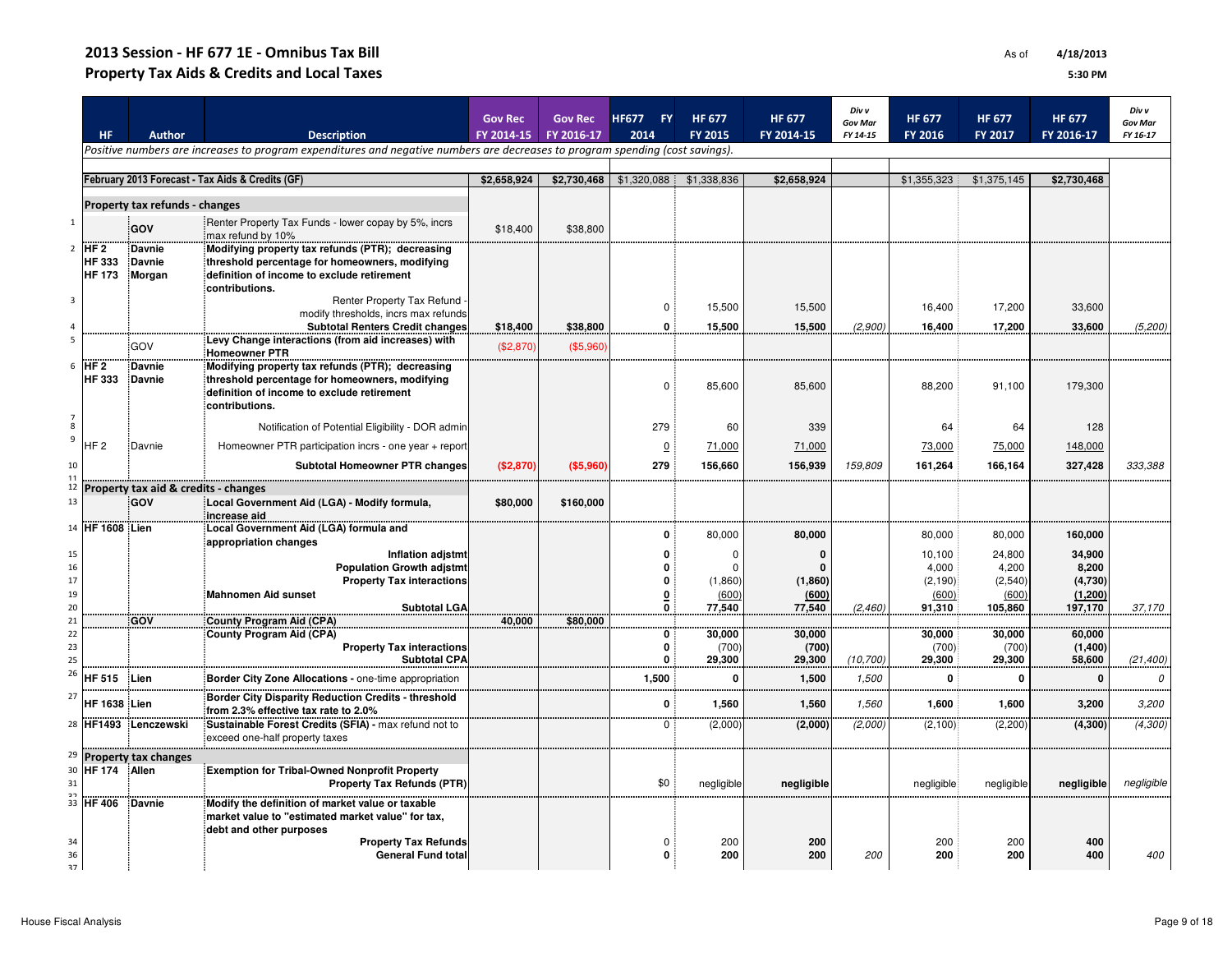|    |                    |                          |                                                                                                                               | <b>Gov Rec</b> | <b>Gov Rec</b> | <b>HF677</b><br><b>FY</b> | <b>HF 677</b>  | <b>HF 677</b> | Div v<br><b>Gov Mar</b> | <b>HF 677</b>    | <b>HF 677</b>  | <b>HF 677</b>  | Div v<br><b>Gov Mar</b> |
|----|--------------------|--------------------------|-------------------------------------------------------------------------------------------------------------------------------|----------------|----------------|---------------------------|----------------|---------------|-------------------------|------------------|----------------|----------------|-------------------------|
|    | <b>HF</b>          | <b>Author</b>            | <b>Description</b>                                                                                                            | FY 2014-15     | FY 2016-17     | 2014                      | <b>FY 2015</b> | FY 2014-15    | FY 14-15                | FY 2016          | <b>FY 2017</b> | FY 2016-17     | FY 16-17                |
|    |                    |                          | Positive numbers are increases to program expenditures and negative numbers are decreases to program spending (cost savings). |                |                |                           |                |               |                         |                  |                |                |                         |
|    | 38 HF208           | Lenczewski               | City of Bloomington (MOA); providing expanded tax                                                                             |                |                |                           |                |               |                         |                  |                |                |                         |
|    |                    |                          | increment financing powers relating to certain                                                                                |                |                |                           |                |               |                         |                  |                |                |                         |
|    |                    |                          | existing districts. Effective w/agreement to repair,                                                                          |                |                |                           |                |               |                         |                  |                |                |                         |
|    |                    |                          | restore or replace the old Cedar Ave bridge for bike<br>and recreational uses.                                                |                |                |                           |                |               |                         |                  |                |                |                         |
| 39 |                    |                          | <b>Property Tax Refunds</b>                                                                                                   |                |                |                           | 490            | 490           |                         | 515              | 540            | 1,055          |                         |
| 41 |                    |                          | <b>Total General Fund</b>                                                                                                     |                |                | O                         | 490            | 490           | 490                     | 515              | 540            | 1,055          | 1,055                   |
|    | 42 HF749           | Paymar                   | City of St Paul - minor league ball park and other<br>economic activities funding provided.                                   |                |                |                           |                |               |                         |                  |                |                |                         |
| 43 |                    |                          | General Fund - Property Tax refunds                                                                                           |                |                | $\mathbf 0$               | 0              | 0             | 0                       | 0                | 80             | 80             | 80                      |
| 44 | <b>HF722</b>       | Johnson                  | Property tax due dates modified for federal active                                                                            |                |                | $\mathbf 0$               | unknowr        | unknown       | unknown                 | unknown          | unknown        | unknowr        | unknown                 |
|    | 45 HF 1303 Kiel    |                          | military.<br><b>Extend Agricultural Homestead classification for</b>                                                          |                |                | $\Omega$                  | negligible     | negligible    | negligible              | negligible       | negligible     | negligible     | negligible              |
|    |                    |                          | flood damaged properties                                                                                                      |                |                |                           |                |               |                         |                  |                |                |                         |
|    | 46 HF 1508 (Dehn)  |                          | Minneaplis public entertainment facility property tax                                                                         |                |                | 0                         | 120            | \$120         | \$120                   | 130 <sup>1</sup> | 260            | \$390          | 390                     |
|    |                    |                          | exemption                                                                                                                     |                |                |                           |                |               |                         |                  |                |                |                         |
| 47 | HF 1635 Allen      |                          | Limiting taxable valuation for class 4d property                                                                              |                |                | $\Omega$                  | unknowr        | unknown       | unknown                 | unknown          | unknowr        | unknowr        | unknown                 |
|    | 48 HF 1680 (Dehn)  |                          | Hennepin County - Property Tax Disaster<br>abatements - 2011 tornado relief                                                   |                |                | 336                       | $\Omega$       | 336           |                         | 0:               | $\Omega$       | 0              |                         |
|    | 49 HF 337 : Lillie |                          | Electric generation facility personal property                                                                                |                |                |                           |                |               |                         |                  |                |                |                         |
|    |                    |                          | exemption for municipal power agency                                                                                          |                |                | 0                         | $\Omega$       | $\Omega$      | $\Omega$                | unknown:         | unknown        | unknown        | unknown                 |
|    | 50 HF 1593 Persell |                          | Manufactured homes clarified as inventory of<br>"limited" dealer                                                              |                |                | 0:                        | unknown        | unknown       | unknown                 | unknown          | unknown        | unknow         | unknown                 |
|    | 51 HF 1011 Erhardt |                          | Metro area transit / paratransit capital expenditures                                                                         |                |                |                           |                |               |                         |                  |                |                |                         |
| 52 |                    |                          | <b>Property Tax Refunds</b>                                                                                                   |                |                | 0                         | n              | o             |                         | $\Omega$         | 450            | 450            |                         |
| 54 |                    |                          | <b>Total General Fund</b>                                                                                                     |                |                | $\Omega$                  |                |               | $\Omega$                | 0                | 450            | 450            | 450                     |
| 55 | HF 1675 Barrett    |                          | Exempt property held for economic development,<br>holding period increased from 9 to 15 yrs for cities                        |                |                | $\Omega$                  | $\Omega$       | $\Omega$      | $\Omega$                | unknown          | unknown        | unknowr        | unknown                 |
|    |                    |                          | w/population of 20,000                                                                                                        |                |                |                           |                |               |                         |                  |                |                |                         |
| 56 |                    |                          | <b>Other Refunds, Aids and One-Time Appropriations</b>                                                                        |                |                |                           |                |               |                         |                  |                |                |                         |
| 57 |                    | HF 1493 Lenczewski       | Suspend Political Contribution Refund (PCR) 4 yrs                                                                             |                |                | (5,500)                   | (6,500)        | (12,000)      | (12,000)                | (5,500)          | (6,500)        | (12,000)       | (12,000)                |
| 58 | <b>HF 409</b>      |                          | City of Rochester - General state infrastructure aid,                                                                         |                |                | $\Omega$                  | $\Omega$       | $\bf{0}$      | $\Omega$                | 6,405            | 9,660          |                | 16,065                  |
|    |                    | Norton                   | Destination Medical Center                                                                                                    |                |                |                           |                |               |                         |                  |                | 16,065         |                         |
| 59 | HF 91              | Lenczewski               | :Dept of Revenue - Tobacco Tax Collection Study                                                                               |                |                | 100:                      | 0              | 100           | 100                     | 0:               | $\mathbf 0$    | 0              | $\mathcal{O}$           |
| 60 |                    |                          | <b>TOTAL AIDS &amp; CREDITS CHANGES - GF</b>                                                                                  | \$135,530      | \$272,840      | (3,285)                   | 272,870        | \$269,585     | 134,055                 | 299,524          | 322,614        | \$622,138      | 349,298                 |
| 61 |                    |                          | <b>AIDS &amp; CREDITS TARGET - General Fund</b>                                                                               |                |                | 0                         | 250,000        | 250,000       |                         |                  |                |                |                         |
| 63 |                    | <b>Education Finance</b> |                                                                                                                               |                |                |                           |                |               |                         |                  |                |                |                         |
| 64 |                    | HF 630 Marquart          | <b>Education Finance Omnibus</b>                                                                                              |                |                |                           |                |               |                         |                  |                |                |                         |
| 65 |                    |                          | Repay aid payment to 90% in FY 14                                                                                             |                |                | 262,600                   | 0              | 262,600       |                         | 0:               | 0              | 0              |                         |
| 66 |                    |                          | Repay p-tax recognition in FY 14                                                                                              |                |                | 569,900                   |                | 569,900       |                         |                  | $\Omega$       | 0              |                         |
| 67 |                    |                          | Education aid appropriation (recog shift savings)                                                                             |                |                | $\overline{0}$ :          | 21,700         | 21,700        |                         | $\overline{0}$   | $\overline{0}$ | $\overline{0}$ |                         |
| 68 |                    |                          | <b>TOTAL EDUCATION FINANCE</b>                                                                                                |                |                | 832,500                   | 21,700         | 854,200       |                         | 0                | 0              | $\bf{0}$       |                         |
| 69 |                    |                          |                                                                                                                               |                |                |                           |                |               |                         |                  |                |                |                         |
|    |                    |                          | EDUCATION FINANCE TARGET - General Fund                                                                                       |                |                | 262,600                   | 591,600        | 854,200       | 854,200                 |                  |                |                |                         |
| 70 |                    |                          | TOTAL GENERAL FUND CHANGES -                                                                                                  |                |                |                           |                |               |                         |                  |                |                |                         |
|    |                    |                          | AIDS & CREDITS + EDUCATION                                                                                                    |                |                | 829,215                   | 294,570        | \$1,123,785   |                         | 299,524          | 322,614        | \$622,138      |                         |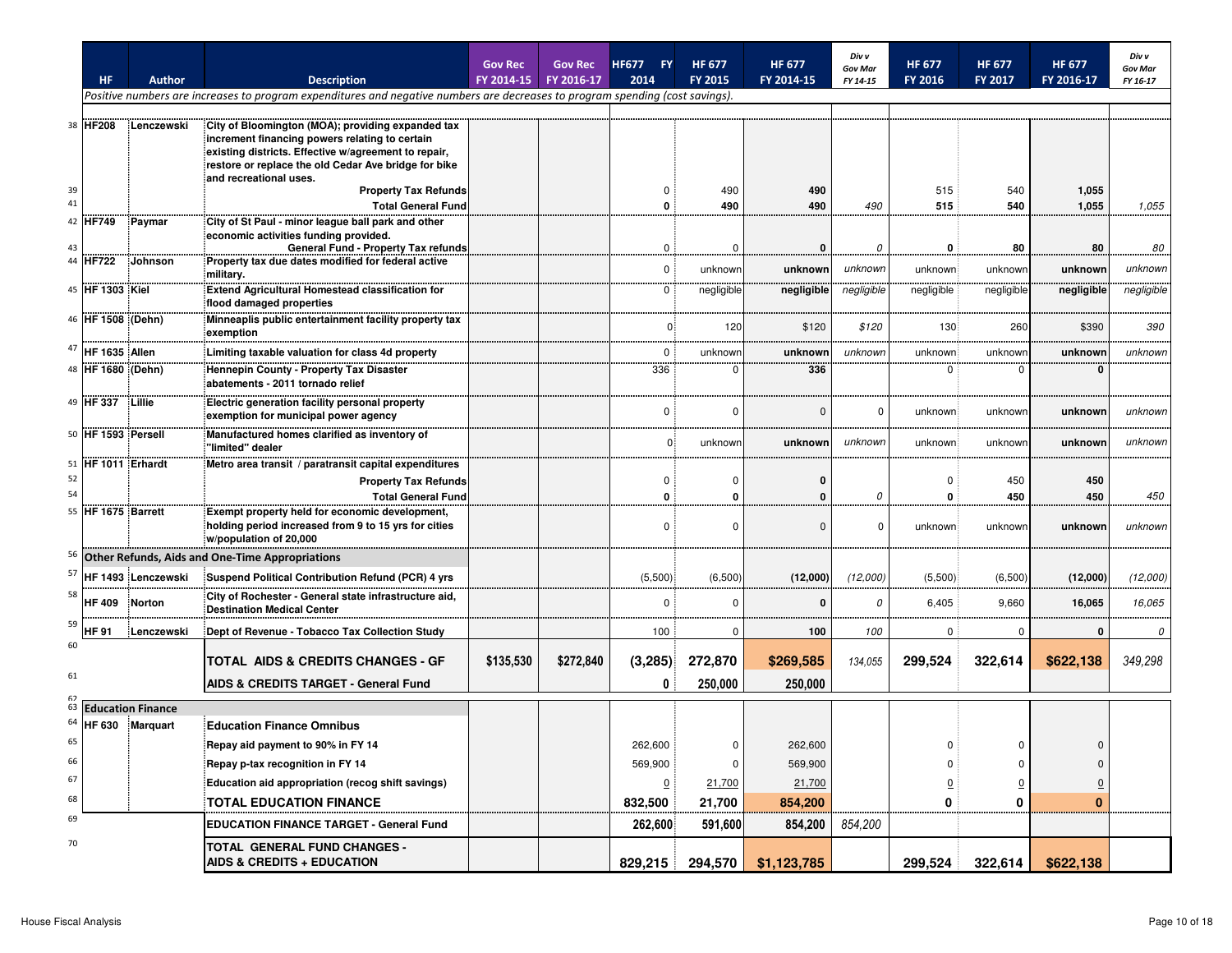|    | HF.                | <b>Author</b>                       | <b>Description</b>                                                                                                                                                                                          | <b>Gov Rec</b><br>FY 2014-15 | <b>Gov Rec</b><br>FY 2016-17 | <b>HF677</b><br>2014 | <b>FY</b>   | <b>HF 677</b><br><b>FY 2015</b> | <b>HF 677</b><br>FY 2014-15 | Div v<br><b>Gov Mar</b><br>FY 14-15 | <b>HF 677</b><br>FY 2016 | <b>HF 677</b><br><b>FY 2017</b> | <b>HF 677</b><br>FY 2016-17 | Div v<br><b>Gov Mar</b><br>FY 16-17 |
|----|--------------------|-------------------------------------|-------------------------------------------------------------------------------------------------------------------------------------------------------------------------------------------------------------|------------------------------|------------------------------|----------------------|-------------|---------------------------------|-----------------------------|-------------------------------------|--------------------------|---------------------------------|-----------------------------|-------------------------------------|
|    |                    |                                     | Positive numbers are increases to program expenditures and negative numbers are decreases to program spending (cost savings).                                                                               |                              |                              |                      |             |                                 |                             |                                     |                          |                                 |                             |                                     |
| 71 |                    |                                     |                                                                                                                                                                                                             |                              |                              |                      |             |                                 |                             |                                     |                          |                                 |                             |                                     |
| 72 |                    |                                     | Property tax changes (no state fund impact)                                                                                                                                                                 |                              |                              |                      |             |                                 |                             |                                     |                          |                                 |                             |                                     |
| 73 | <b>HF 55</b>       | Sudin                               | Carlton County cemetery tax levy authority                                                                                                                                                                  |                              |                              |                      | 0.          |                                 |                             | $\Omega$                            | 0.                       |                                 |                             |                                     |
| 74 | <b>HF 57</b>       | Dill                                | Modify levy authority of Cook-Orr Hospital District                                                                                                                                                         |                              |                              |                      | $0^{\circ}$ |                                 |                             |                                     | 0.                       |                                 |                             |                                     |
|    | 75 HF 205          | Loeffler                            | Reinstate Hennepin and Ramsey County<br><b>Environmental Response Fund by extending</b><br>mortgage registry and deed transfer tax increment                                                                |                              |                              |                      |             |                                 |                             | $\Omega$                            | 0                        |                                 |                             |                                     |
|    | 76 HF 212 Yarusso  |                                     | Timely filed tax court appeal                                                                                                                                                                               |                              |                              |                      |             |                                 |                             | $\Omega$                            | 0                        |                                 |                             |                                     |
|    | 77 HF 350          | :Simon                              | Special service district and housing improvement<br>district deadlines repealed                                                                                                                             |                              |                              |                      |             |                                 |                             |                                     |                          |                                 |                             |                                     |
|    | 78 HF 613          | Hansen                              | Board of Water and Soil Resources levy authority                                                                                                                                                            |                              |                              |                      |             |                                 |                             |                                     | <sup>0</sup>             |                                 |                             |                                     |
|    | 79 HF 668          | Lenczewski                          | Original net tax capacity adjustment - homestead<br>market value exclusion                                                                                                                                  |                              |                              |                      |             |                                 |                             |                                     |                          |                                 |                             |                                     |
|    |                    | 80 HF 750 Mahoney                   | St Paul bonding authority extended to 2024                                                                                                                                                                  |                              |                              |                      |             |                                 |                             | $\Omega$                            | $\Omega$                 |                                 |                             |                                     |
|    | 81 HF 796          | <b>Davnie</b>                       | Minneapolis and St Paul process for joint<br>governance of entertainment facilites                                                                                                                          |                              |                              |                      |             |                                 |                             | $\Omega$                            | $\Omega$                 |                                 |                             |                                     |
|    | 82 HF 1027 Kiel    |                                     | Extend levy authority for NW Minnesota Multicounty<br>Housing / Redevelopment Authority                                                                                                                     |                              |                              |                      |             |                                 |                             |                                     | 0                        | $\Omega$                        |                             |                                     |
|    | 83 HF 660 (Falk)   |                                     | Property taxes; one-year real property valuation<br>freeze on certain (fermentation/biofuels) equipment                                                                                                     |                              |                              |                      | $\Omega$    | n                               |                             | $\Omega$                            | $\Omega$                 | $\Omega$                        | $\Omega$                    |                                     |
| 84 | HF 745 Erhardt     |                                     | Municipal street improvement districts                                                                                                                                                                      |                              |                              |                      | $\mathbf 0$ | $\Omega$                        | $\Omega$                    | $\Omega$                            | 0                        | $\mathbf 0$                     | $\mathbf{0}$                |                                     |
|    | 85 HF 1382 Anzelc  |                                     | Debt issuance authority expansion for certain street<br>imprvmts - bituminous overlays                                                                                                                      |                              |                              |                      | $\Omega$    | $\Omega$                        | $\Omega$                    | $\Omega$                            | 0                        | $\Omega$                        | $\Omega$                    |                                     |
|    |                    | 86 HF 1686 Lenczewski               | Public finance provisions                                                                                                                                                                                   |                              |                              |                      | $\Omega$    | $\Omega$                        | $\Omega$                    | $\Omega$                            | $\Omega$                 | $\Omega$                        | $\Omega$                    |                                     |
| 87 | HF 666             | Morgan                              | Tax-exempt bond allocations; changing the<br>carryforward period from one to three years                                                                                                                    |                              |                              |                      | $\Omega$    | O                               |                             |                                     | 0                        | $\Omega$                        |                             |                                     |
| 89 | 90 HF 1327 (Metsa) | Mining Taxes (no state fund impact) | School district taconite distribution modified to 95%<br>p-tax relief and 5% to cities/towns                                                                                                                |                              |                              |                      |             |                                 |                             | $\Omega$                            |                          |                                 |                             |                                     |
|    | 91 HF 1646 (Melin) |                                     | Taconite production tax incrsd by 5 cents (to<br>\$2.56/ton); taconite school aid and referendum aid<br>modified, one-time distributions to Hibbing, Mtn<br>Iron. and Tower; IRRB bonds for school projects |                              |                              |                      |             |                                 |                             | $\Omega$                            |                          |                                 |                             |                                     |
| 92 |                    |                                     | Property tax changes for Local Option Taxes (no state fund impact)                                                                                                                                          |                              |                              |                      |             |                                 |                             |                                     |                          |                                 |                             |                                     |
|    |                    | 93 HF 1607 Simonson                 | Political subdivision and collection of local lodging<br>taxes - discretionary authority and annual reporting                                                                                               |                              |                              |                      |             |                                 |                             |                                     | $\Omega$                 |                                 |                             |                                     |
|    |                    | 94 HF 324 Newberger                 | City of Clearwater; modify local option sales tax uses                                                                                                                                                      |                              |                              |                      | 0.          |                                 |                             |                                     | 0.                       |                                 |                             | n                                   |
|    | 95 HF 377 Dorholt  |                                     | Central Minnesota Cities (City of St Cloud); modify<br>local option sales tax of $0.5% (+ 20 yrs)$                                                                                                          |                              |                              |                      | 0.          |                                 |                             |                                     | 0.                       |                                 |                             |                                     |
|    | 96 HF 905 Murphy   |                                     | City of Proctor; modify local option sales tax filing<br>date                                                                                                                                               |                              |                              |                      | 0.          |                                 |                             |                                     | 0.                       |                                 |                             | $\mathbf 0$                         |
|    | 97 HF 1037 Persell |                                     | and lodging taxes to support Sanford Center<br>operations                                                                                                                                                   |                              |                              |                      | 0.          |                                 |                             |                                     | 0.                       |                                 |                             | $\Omega$                            |
|    | 98 HF749           | Paymar                              | <u>:City of St Paul - expand use tax revenues for other</u><br>capital purposes if not needed for the civic center                                                                                          |                              |                              |                      | 0.          |                                 |                             |                                     | 0.                       |                                 |                             | $\mathbf 0$                         |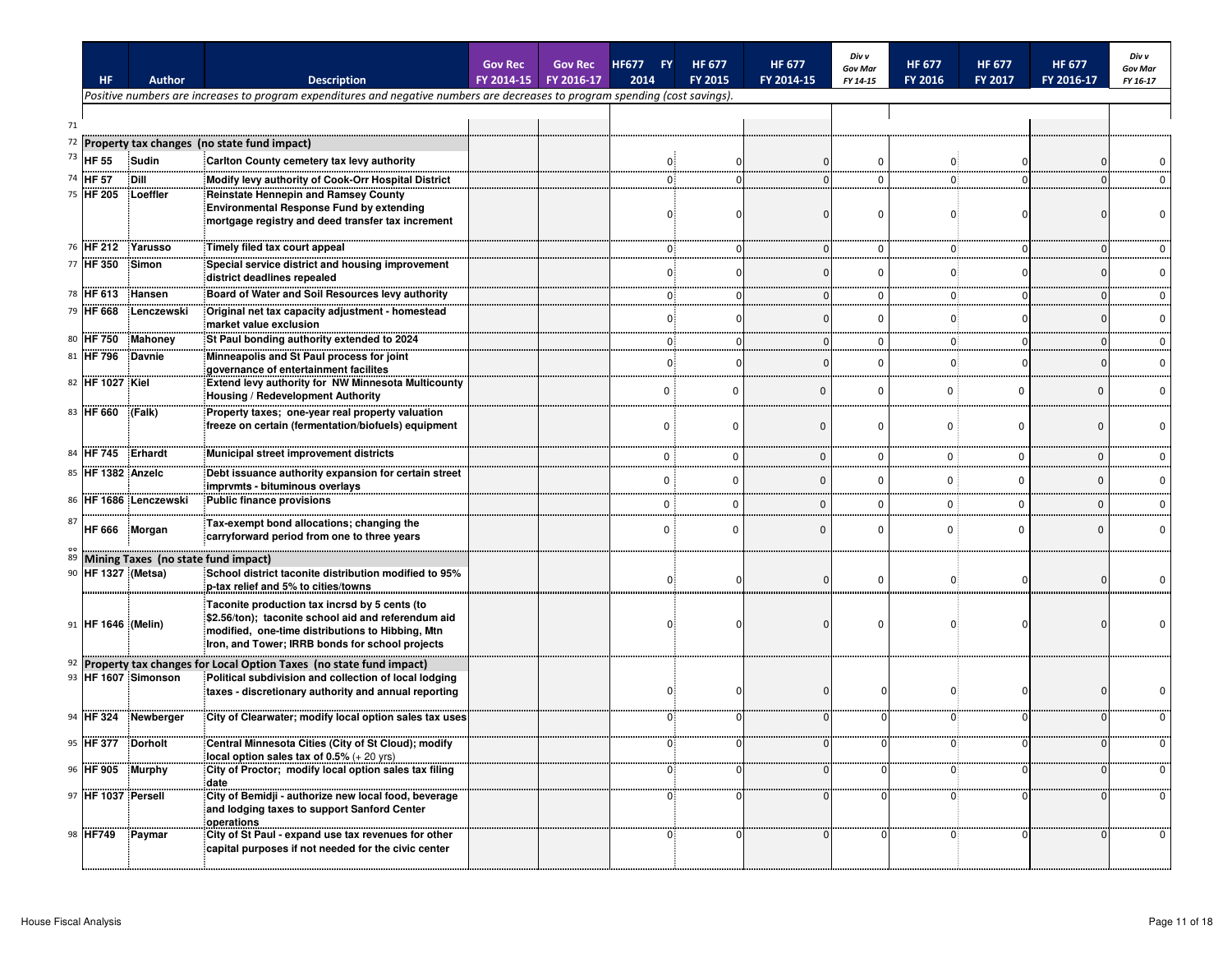|     | <b>HF</b>                    | <b>Author</b>              | <b>Description</b>                                                                                                                                                                                                                                                     | <b>Gov Rec</b><br>FY 2014-15 | <b>Gov Rec</b><br>FY 2016-17 | <b>FY</b><br><b>HF677</b><br>2014 | <b>HF 677</b><br><b>FY 2015</b> | <b>HF 677</b><br>FY 2014-15 | Div v<br><b>Gov Mar</b><br>FY 14-15 | <b>HF 677</b><br>FY 2016 | <b>HF 677</b><br><b>FY 2017</b> | <b>HF 677</b><br>FY 2016-17 | Div v<br><b>Gov Mar</b><br>FY 16-17 |
|-----|------------------------------|----------------------------|------------------------------------------------------------------------------------------------------------------------------------------------------------------------------------------------------------------------------------------------------------------------|------------------------------|------------------------------|-----------------------------------|---------------------------------|-----------------------------|-------------------------------------|--------------------------|---------------------------------|-----------------------------|-------------------------------------|
|     |                              |                            | Positive numbers are increases to program expenditures and negative numbers are decreases to program spending (cost savings).                                                                                                                                          |                              |                              |                                   |                                 |                             |                                     |                          |                                 |                             |                                     |
| 99  |                              | <b>IHF 1318 Swedzinski</b> | City of Marshall; modify local option sales tax                                                                                                                                                                                                                        |                              |                              |                                   |                                 |                             |                                     |                          |                                 |                             |                                     |
| 100 | HF 297 Liebling              |                            | City of Rochester; modifies local lodging tax to up to<br>3% gross receipts and incrs bond authority for Mayo<br><b>Civic Center Complex</b>                                                                                                                           |                              |                              |                                   |                                 |                             |                                     |                          |                                 |                             |                                     |
| 101 | HF 409 Norton                |                            | DMC: City of Rochester- authorizes increases in<br>local lodging, food & beverage, and admission taxes,<br>incrs bond authority for public infrastructure<br>projects; Olmsted County- authorizes transit tax of<br>up to 1/4%, wheelage tax \$10/vehicle; two studies |                              |                              |                                   |                                 |                             |                                     |                          |                                 |                             |                                     |
|     |                              | 102 HF 1444 Hornstein      | Omnibus Transportation Finance - allows by<br>resolution up to 1/2 cent local option sales tax and<br>wheelage tax for transportation/transit projects                                                                                                                 |                              |                              |                                   |                                 |                             |                                     |                          |                                 |                             |                                     |
|     |                              |                            | $103$ Property tax changes for Tax Increment Financing                                                                                                                                                                                                                 |                              |                              |                                   |                                 |                             |                                     |                          |                                 |                             |                                     |
|     | 104 HF104 Hansen             |                            | Dakota County Community Development Authority<br>tax increment financing district subject to special<br>rules - 5 yrs                                                                                                                                                  |                              |                              |                                   |                                 | $\Omega$                    |                                     |                          | $\Omega$                        |                             |                                     |
|     | 105 HF114                    | Lillie                     | Oakdale; select special rules exemption for housing<br>and redevelopment tax increment financing district.                                                                                                                                                             |                              |                              |                                   |                                 | n                           |                                     |                          |                                 |                             |                                     |
|     | 106 HF529                    | Ward                       | City of Maplewood; creation of tax increment<br>financing district authorized (3M).                                                                                                                                                                                    |                              |                              |                                   |                                 |                             |                                     |                          |                                 |                             |                                     |
|     | 107 HF668                    | Lenczewski                 | Tax increment financing - providing an adjustment to<br>original net capacity for certain districts<br>(Bloomington Central Station)                                                                                                                                   |                              |                              |                                   |                                 |                             |                                     |                          |                                 |                             |                                     |
|     |                              | 108 HF 617 Hornstein       | Value Capture Development district (pilot for<br>streetcar)                                                                                                                                                                                                            |                              |                              |                                   |                                 |                             |                                     |                          |                                 |                             |                                     |
|     | 109 HF823                    | Urdahl                     | City of Glencoe tax increment financing district<br>extended to 10 yr                                                                                                                                                                                                  |                              |                              |                                   |                                 |                             |                                     | $\Omega$                 | $\Omega$                        |                             |                                     |
|     | 110 HF 1201 Dorholt          |                            | St. Cloud tax imcrement financing district status<br><b>clarified</b>                                                                                                                                                                                                  |                              |                              |                                   |                                 |                             |                                     |                          | $\Omega$                        |                             |                                     |
|     | 111 HF 1169 Dill             |                            | Ely tax increment financing district collection<br>extended (expenditures for committed projects)                                                                                                                                                                      |                              |                              | n.                                |                                 | n                           |                                     | 0 :                      |                                 |                             |                                     |
|     | <sup>112</sup> HF 732 Newton |                            | Tax increment financing 4-year rule extended                                                                                                                                                                                                                           |                              |                              |                                   |                                 |                             |                                     | $\overline{0}$ :         |                                 |                             |                                     |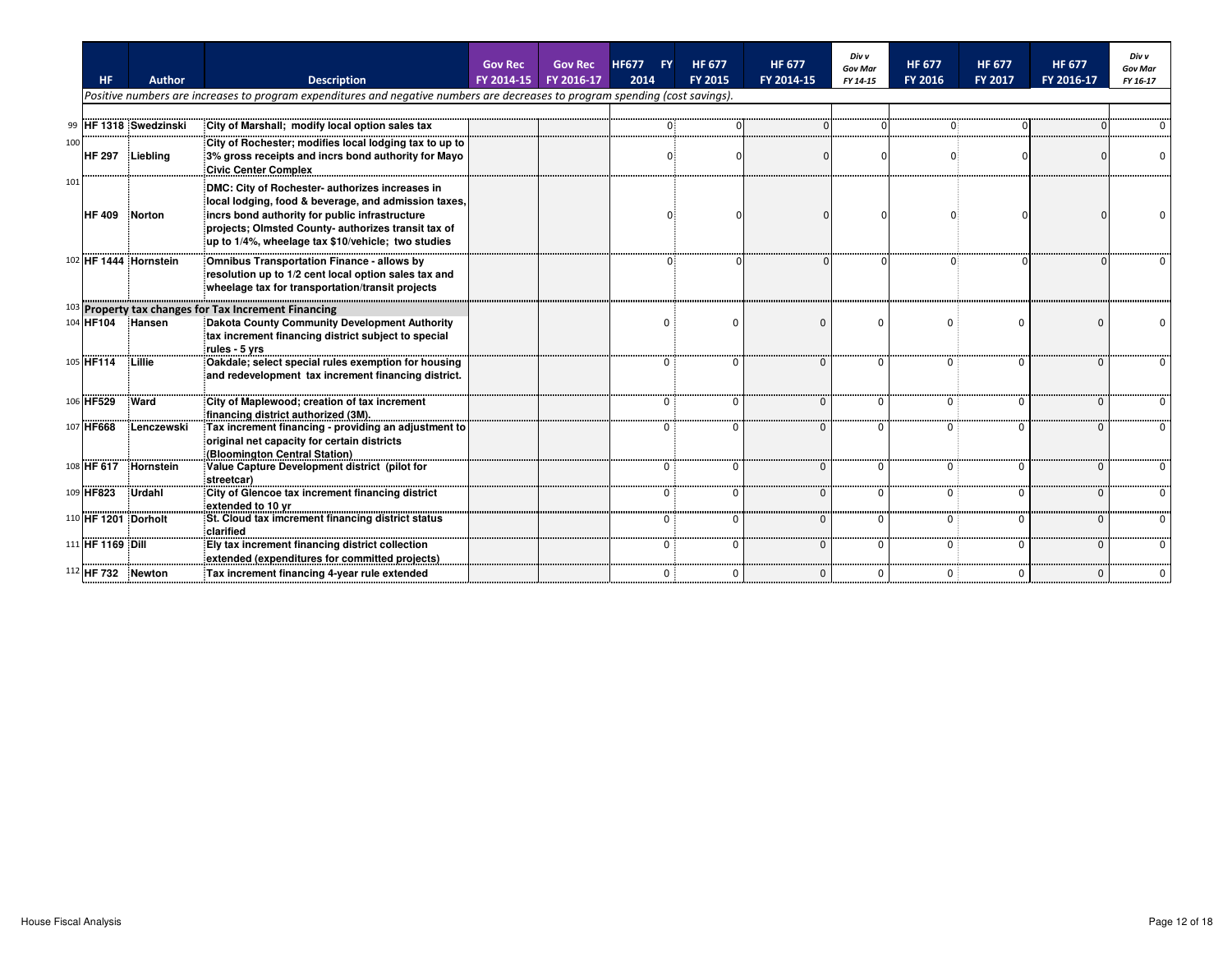| 6<br>$1/1/13$ ).<br>$\mathbf{0}$<br>$\overline{7}$<br>Increase the standard deduction for married filers (effective 1/1/13).<br>(110,500)<br>(78, 200)<br>(188,700)<br>(80, 600)<br>For education savings accounts, increase contribution limit and other changes<br>8<br>(effective 1/1/2013).<br>(100)<br>(100)<br>(200)<br>(100)<br>9<br>Exclusion of employer-provided education assistance (effective 1/1/2013).<br>(7,300)<br>(15, 100)<br>(8,000)<br>(7,800)<br>For the student loan interest deduction, increase the income phase-out (effective<br>$10$<br>$1/1/2013$ ).<br>(5,900)<br>(6, 100)<br>(6,000)<br>(11,900)<br>Exclusion for awards under the national health service corps scholarship<br>11<br>program and similar programs (effective 1/1/2013).<br>(600)<br>(600)<br>(600)<br>(1,200)<br>For the dependent care credit, increase eligible expenses and credit rate that<br>12<br>affect the state credit (effective 1/1/2013).<br>(1,800)<br>(3,600)<br>(1,800)<br>(1,800)<br>13<br>Exclusion for Employer-Provided Adoption Assistance (effective 1/1/2013).<br>(400)<br>(400)<br>(800)<br>(400)<br>14<br>$\mathbf{0}$<br>$\mathbf{0}$<br>$\mathbf{0}$<br>Subtotal - Provisions made permanent for Individuals<br>0<br>(126, 600)<br>(94,900)<br>(221, 500)<br>(97,600)<br>F<br>For working family credit, increase the phase-out range for married joint filers by<br>\$5,000, Indexed (tax year 2013 to 2017) *<br>16<br>(34, 400)<br>(35,500)<br>(17,200)<br>(17, 400)<br>(34,600)<br>(17,700)<br>17<br>Deduction for Educator Classroom Expenses to \$250 (tax year 2013)<br>(1,100)<br>(1,100)<br>18<br>$\mathbf 0$<br>Deduction for Educator Classroom Expenses to \$250 (tax year 2012 only)<br>0 | $\mathsf 0$<br>(82,700)<br>(163, 300)<br>(100)<br>(200)<br>(8, 200)<br>(16, 200)<br>(12,500)<br>(6,400)<br>(1,200)<br>(600)<br>(3,600)<br>(1,800)<br>(400)<br>(800)<br>(100, 200)<br>(197, 800)<br>(35,500)<br>(18,000) |
|-----------------------------------------------------------------------------------------------------------------------------------------------------------------------------------------------------------------------------------------------------------------------------------------------------------------------------------------------------------------------------------------------------------------------------------------------------------------------------------------------------------------------------------------------------------------------------------------------------------------------------------------------------------------------------------------------------------------------------------------------------------------------------------------------------------------------------------------------------------------------------------------------------------------------------------------------------------------------------------------------------------------------------------------------------------------------------------------------------------------------------------------------------------------------------------------------------------------------------------------------------------------------------------------------------------------------------------------------------------------------------------------------------------------------------------------------------------------------------------------------------------------------------------------------------------------------------------------------------------------------------------------------------------------------------------------------------------------------------------|-------------------------------------------------------------------------------------------------------------------------------------------------------------------------------------------------------------------------|
|                                                                                                                                                                                                                                                                                                                                                                                                                                                                                                                                                                                                                                                                                                                                                                                                                                                                                                                                                                                                                                                                                                                                                                                                                                                                                                                                                                                                                                                                                                                                                                                                                                                                                                                                   |                                                                                                                                                                                                                         |
|                                                                                                                                                                                                                                                                                                                                                                                                                                                                                                                                                                                                                                                                                                                                                                                                                                                                                                                                                                                                                                                                                                                                                                                                                                                                                                                                                                                                                                                                                                                                                                                                                                                                                                                                   |                                                                                                                                                                                                                         |
|                                                                                                                                                                                                                                                                                                                                                                                                                                                                                                                                                                                                                                                                                                                                                                                                                                                                                                                                                                                                                                                                                                                                                                                                                                                                                                                                                                                                                                                                                                                                                                                                                                                                                                                                   |                                                                                                                                                                                                                         |
|                                                                                                                                                                                                                                                                                                                                                                                                                                                                                                                                                                                                                                                                                                                                                                                                                                                                                                                                                                                                                                                                                                                                                                                                                                                                                                                                                                                                                                                                                                                                                                                                                                                                                                                                   |                                                                                                                                                                                                                         |
|                                                                                                                                                                                                                                                                                                                                                                                                                                                                                                                                                                                                                                                                                                                                                                                                                                                                                                                                                                                                                                                                                                                                                                                                                                                                                                                                                                                                                                                                                                                                                                                                                                                                                                                                   |                                                                                                                                                                                                                         |
|                                                                                                                                                                                                                                                                                                                                                                                                                                                                                                                                                                                                                                                                                                                                                                                                                                                                                                                                                                                                                                                                                                                                                                                                                                                                                                                                                                                                                                                                                                                                                                                                                                                                                                                                   |                                                                                                                                                                                                                         |
|                                                                                                                                                                                                                                                                                                                                                                                                                                                                                                                                                                                                                                                                                                                                                                                                                                                                                                                                                                                                                                                                                                                                                                                                                                                                                                                                                                                                                                                                                                                                                                                                                                                                                                                                   |                                                                                                                                                                                                                         |
|                                                                                                                                                                                                                                                                                                                                                                                                                                                                                                                                                                                                                                                                                                                                                                                                                                                                                                                                                                                                                                                                                                                                                                                                                                                                                                                                                                                                                                                                                                                                                                                                                                                                                                                                   |                                                                                                                                                                                                                         |
|                                                                                                                                                                                                                                                                                                                                                                                                                                                                                                                                                                                                                                                                                                                                                                                                                                                                                                                                                                                                                                                                                                                                                                                                                                                                                                                                                                                                                                                                                                                                                                                                                                                                                                                                   |                                                                                                                                                                                                                         |
|                                                                                                                                                                                                                                                                                                                                                                                                                                                                                                                                                                                                                                                                                                                                                                                                                                                                                                                                                                                                                                                                                                                                                                                                                                                                                                                                                                                                                                                                                                                                                                                                                                                                                                                                   |                                                                                                                                                                                                                         |
|                                                                                                                                                                                                                                                                                                                                                                                                                                                                                                                                                                                                                                                                                                                                                                                                                                                                                                                                                                                                                                                                                                                                                                                                                                                                                                                                                                                                                                                                                                                                                                                                                                                                                                                                   |                                                                                                                                                                                                                         |
|                                                                                                                                                                                                                                                                                                                                                                                                                                                                                                                                                                                                                                                                                                                                                                                                                                                                                                                                                                                                                                                                                                                                                                                                                                                                                                                                                                                                                                                                                                                                                                                                                                                                                                                                   |                                                                                                                                                                                                                         |
|                                                                                                                                                                                                                                                                                                                                                                                                                                                                                                                                                                                                                                                                                                                                                                                                                                                                                                                                                                                                                                                                                                                                                                                                                                                                                                                                                                                                                                                                                                                                                                                                                                                                                                                                   |                                                                                                                                                                                                                         |
|                                                                                                                                                                                                                                                                                                                                                                                                                                                                                                                                                                                                                                                                                                                                                                                                                                                                                                                                                                                                                                                                                                                                                                                                                                                                                                                                                                                                                                                                                                                                                                                                                                                                                                                                   |                                                                                                                                                                                                                         |
|                                                                                                                                                                                                                                                                                                                                                                                                                                                                                                                                                                                                                                                                                                                                                                                                                                                                                                                                                                                                                                                                                                                                                                                                                                                                                                                                                                                                                                                                                                                                                                                                                                                                                                                                   |                                                                                                                                                                                                                         |
|                                                                                                                                                                                                                                                                                                                                                                                                                                                                                                                                                                                                                                                                                                                                                                                                                                                                                                                                                                                                                                                                                                                                                                                                                                                                                                                                                                                                                                                                                                                                                                                                                                                                                                                                   |                                                                                                                                                                                                                         |
| Exclusion of Discharge of Indebtedness Income on Principal Residence (tax year<br>19<br>2013<br>(7, 200)<br>(7, 200)                                                                                                                                                                                                                                                                                                                                                                                                                                                                                                                                                                                                                                                                                                                                                                                                                                                                                                                                                                                                                                                                                                                                                                                                                                                                                                                                                                                                                                                                                                                                                                                                              |                                                                                                                                                                                                                         |
| Parity for exclusion for employer provided mass transit and parking benefits (tax<br>20<br>vear 2013)<br>$\Omega$<br>$\Omega$<br>(Negligible)<br>(Negligible)<br>$\Omega$<br>0                                                                                                                                                                                                                                                                                                                                                                                                                                                                                                                                                                                                                                                                                                                                                                                                                                                                                                                                                                                                                                                                                                                                                                                                                                                                                                                                                                                                                                                                                                                                                    | $\Omega$<br>$\mathbf{0}$                                                                                                                                                                                                |
| Parity for exclusion for employer provided mass transit and parking benefits (tax                                                                                                                                                                                                                                                                                                                                                                                                                                                                                                                                                                                                                                                                                                                                                                                                                                                                                                                                                                                                                                                                                                                                                                                                                                                                                                                                                                                                                                                                                                                                                                                                                                                 |                                                                                                                                                                                                                         |
| 21<br>$\mathbf 0$<br>vear 2012)<br>0                                                                                                                                                                                                                                                                                                                                                                                                                                                                                                                                                                                                                                                                                                                                                                                                                                                                                                                                                                                                                                                                                                                                                                                                                                                                                                                                                                                                                                                                                                                                                                                                                                                                                              |                                                                                                                                                                                                                         |
| Premiums for mortgage insurance deductible as qualified residence interest (tax                                                                                                                                                                                                                                                                                                                                                                                                                                                                                                                                                                                                                                                                                                                                                                                                                                                                                                                                                                                                                                                                                                                                                                                                                                                                                                                                                                                                                                                                                                                                                                                                                                                   |                                                                                                                                                                                                                         |
| 22<br>(3,900)<br>(3,900)<br>vear 2013)<br>Premiums for mortgage insurance deductible as qualified residence interest (tax                                                                                                                                                                                                                                                                                                                                                                                                                                                                                                                                                                                                                                                                                                                                                                                                                                                                                                                                                                                                                                                                                                                                                                                                                                                                                                                                                                                                                                                                                                                                                                                                         |                                                                                                                                                                                                                         |
| 23<br>$\mathbf 0$<br>vear 2012)<br>0                                                                                                                                                                                                                                                                                                                                                                                                                                                                                                                                                                                                                                                                                                                                                                                                                                                                                                                                                                                                                                                                                                                                                                                                                                                                                                                                                                                                                                                                                                                                                                                                                                                                                              |                                                                                                                                                                                                                         |
|                                                                                                                                                                                                                                                                                                                                                                                                                                                                                                                                                                                                                                                                                                                                                                                                                                                                                                                                                                                                                                                                                                                                                                                                                                                                                                                                                                                                                                                                                                                                                                                                                                                                                                                                   |                                                                                                                                                                                                                         |
| 24<br>(350)<br>(30)<br>(320)<br>(20)<br>Special rule for contributions of qualified conservation property (tax years2013)<br>(30)<br>(350)                                                                                                                                                                                                                                                                                                                                                                                                                                                                                                                                                                                                                                                                                                                                                                                                                                                                                                                                                                                                                                                                                                                                                                                                                                                                                                                                                                                                                                                                                                                                                                                        | (10)<br>(30)                                                                                                                                                                                                            |
| 25<br>Special rule for contributions of qualified conservation property (tax years 2012)<br>(50)<br>(20)                                                                                                                                                                                                                                                                                                                                                                                                                                                                                                                                                                                                                                                                                                                                                                                                                                                                                                                                                                                                                                                                                                                                                                                                                                                                                                                                                                                                                                                                                                                                                                                                                          |                                                                                                                                                                                                                         |
|                                                                                                                                                                                                                                                                                                                                                                                                                                                                                                                                                                                                                                                                                                                                                                                                                                                                                                                                                                                                                                                                                                                                                                                                                                                                                                                                                                                                                                                                                                                                                                                                                                                                                                                                   |                                                                                                                                                                                                                         |
| 26<br>Deduction of Qualified Tuition and Related Expenses (tax years 2013)<br>(5,600)<br>(5,600)                                                                                                                                                                                                                                                                                                                                                                                                                                                                                                                                                                                                                                                                                                                                                                                                                                                                                                                                                                                                                                                                                                                                                                                                                                                                                                                                                                                                                                                                                                                                                                                                                                  |                                                                                                                                                                                                                         |
| 27<br>$\mathbf 0$<br>Deduction of Qualified Tuition and Related Expenses (tax year 2012)<br>$\mathbf 0$                                                                                                                                                                                                                                                                                                                                                                                                                                                                                                                                                                                                                                                                                                                                                                                                                                                                                                                                                                                                                                                                                                                                                                                                                                                                                                                                                                                                                                                                                                                                                                                                                           |                                                                                                                                                                                                                         |
| Tax-free IRA distribution, up to \$100,000 to Certain Public Charities for                                                                                                                                                                                                                                                                                                                                                                                                                                                                                                                                                                                                                                                                                                                                                                                                                                                                                                                                                                                                                                                                                                                                                                                                                                                                                                                                                                                                                                                                                                                                                                                                                                                        |                                                                                                                                                                                                                         |
| Individuals Age 70.5 years and Older (tax year 2013)<br>28<br>(2,640)<br>(240)<br>(2,520)<br>(120)<br>(2,640)<br>(120)                                                                                                                                                                                                                                                                                                                                                                                                                                                                                                                                                                                                                                                                                                                                                                                                                                                                                                                                                                                                                                                                                                                                                                                                                                                                                                                                                                                                                                                                                                                                                                                                            | (120)<br>(240)                                                                                                                                                                                                          |
| Tax-free IRA distribution, up to \$100,000 to Certain Public Charities for                                                                                                                                                                                                                                                                                                                                                                                                                                                                                                                                                                                                                                                                                                                                                                                                                                                                                                                                                                                                                                                                                                                                                                                                                                                                                                                                                                                                                                                                                                                                                                                                                                                        |                                                                                                                                                                                                                         |
| 29<br>Individuals Age 70.5 years and Older (tax years 2012)<br>(160)<br>(160)<br>15-Year straight-line depreciation for leasehold, restaurant, and retail                                                                                                                                                                                                                                                                                                                                                                                                                                                                                                                                                                                                                                                                                                                                                                                                                                                                                                                                                                                                                                                                                                                                                                                                                                                                                                                                                                                                                                                                                                                                                                         |                                                                                                                                                                                                                         |
| improvements and new restaurants (tax year 2013)<br>(700)<br>(400)<br>(700)<br>30<br>(600)<br>(300)<br>(300)                                                                                                                                                                                                                                                                                                                                                                                                                                                                                                                                                                                                                                                                                                                                                                                                                                                                                                                                                                                                                                                                                                                                                                                                                                                                                                                                                                                                                                                                                                                                                                                                                      | (300)<br>(600)                                                                                                                                                                                                          |
| 15-Year straight-line depreciation for leasehold, restaurant, and retail                                                                                                                                                                                                                                                                                                                                                                                                                                                                                                                                                                                                                                                                                                                                                                                                                                                                                                                                                                                                                                                                                                                                                                                                                                                                                                                                                                                                                                                                                                                                                                                                                                                          |                                                                                                                                                                                                                         |
| 31<br>improvements and new restaurants (tax years 2012)<br>(400)<br>(400)                                                                                                                                                                                                                                                                                                                                                                                                                                                                                                                                                                                                                                                                                                                                                                                                                                                                                                                                                                                                                                                                                                                                                                                                                                                                                                                                                                                                                                                                                                                                                                                                                                                         |                                                                                                                                                                                                                         |
| Accelerated Depreciation for Business Property on Indian Reservations (tax year                                                                                                                                                                                                                                                                                                                                                                                                                                                                                                                                                                                                                                                                                                                                                                                                                                                                                                                                                                                                                                                                                                                                                                                                                                                                                                                                                                                                                                                                                                                                                                                                                                                   |                                                                                                                                                                                                                         |
| 32<br>170<br>2013<br>(600)<br>(500)<br>(100)<br>(600)<br>50                                                                                                                                                                                                                                                                                                                                                                                                                                                                                                                                                                                                                                                                                                                                                                                                                                                                                                                                                                                                                                                                                                                                                                                                                                                                                                                                                                                                                                                                                                                                                                                                                                                                       | 120<br>170                                                                                                                                                                                                              |
| Accelerated Depreciation for Business Property on Indian Reservations (tax year<br>33<br>2012)<br>(75)<br>110                                                                                                                                                                                                                                                                                                                                                                                                                                                                                                                                                                                                                                                                                                                                                                                                                                                                                                                                                                                                                                                                                                                                                                                                                                                                                                                                                                                                                                                                                                                                                                                                                     |                                                                                                                                                                                                                         |
| Enhanced Charitable Contribution Deduction for Food Inventory by Other than C                                                                                                                                                                                                                                                                                                                                                                                                                                                                                                                                                                                                                                                                                                                                                                                                                                                                                                                                                                                                                                                                                                                                                                                                                                                                                                                                                                                                                                                                                                                                                                                                                                                     |                                                                                                                                                                                                                         |
| 34<br>Corporations (tax years 2013)<br>(700)<br>(700)                                                                                                                                                                                                                                                                                                                                                                                                                                                                                                                                                                                                                                                                                                                                                                                                                                                                                                                                                                                                                                                                                                                                                                                                                                                                                                                                                                                                                                                                                                                                                                                                                                                                             |                                                                                                                                                                                                                         |

1/1/13). 0

<sup>P</sup> <sup>S</sup> <sup>X</sup> AA AD AE AF AG AH AI

**FY 14-15 FY 16-17 FY 14-15 FY 16-17 FY 14 FY 15 FY 14-15 FY 16 FY 17 FY 16-17**

**HF 677 1E - House OTB**<br>**FY 14** | **FY** 15 | **FY** 14-15 | **FY** 16

**Gov - March 2013**

#### **2013 Session: HF 677-1E - Federal Conformity**

K

**General Fund Tax Revenue Changes Chapter 6 (TY12 only)** 

**DescriptionFederal Update: The American Taxpayer Relief Act (ATRA) of 2012,** 

Increase the thresholds for the Limitations on Itemized Deductions (effective

4 IIndividual Income Tax Provisions:

3**Public Law 112-240**

12

5

 $\overline{0}$  0

 $FY16$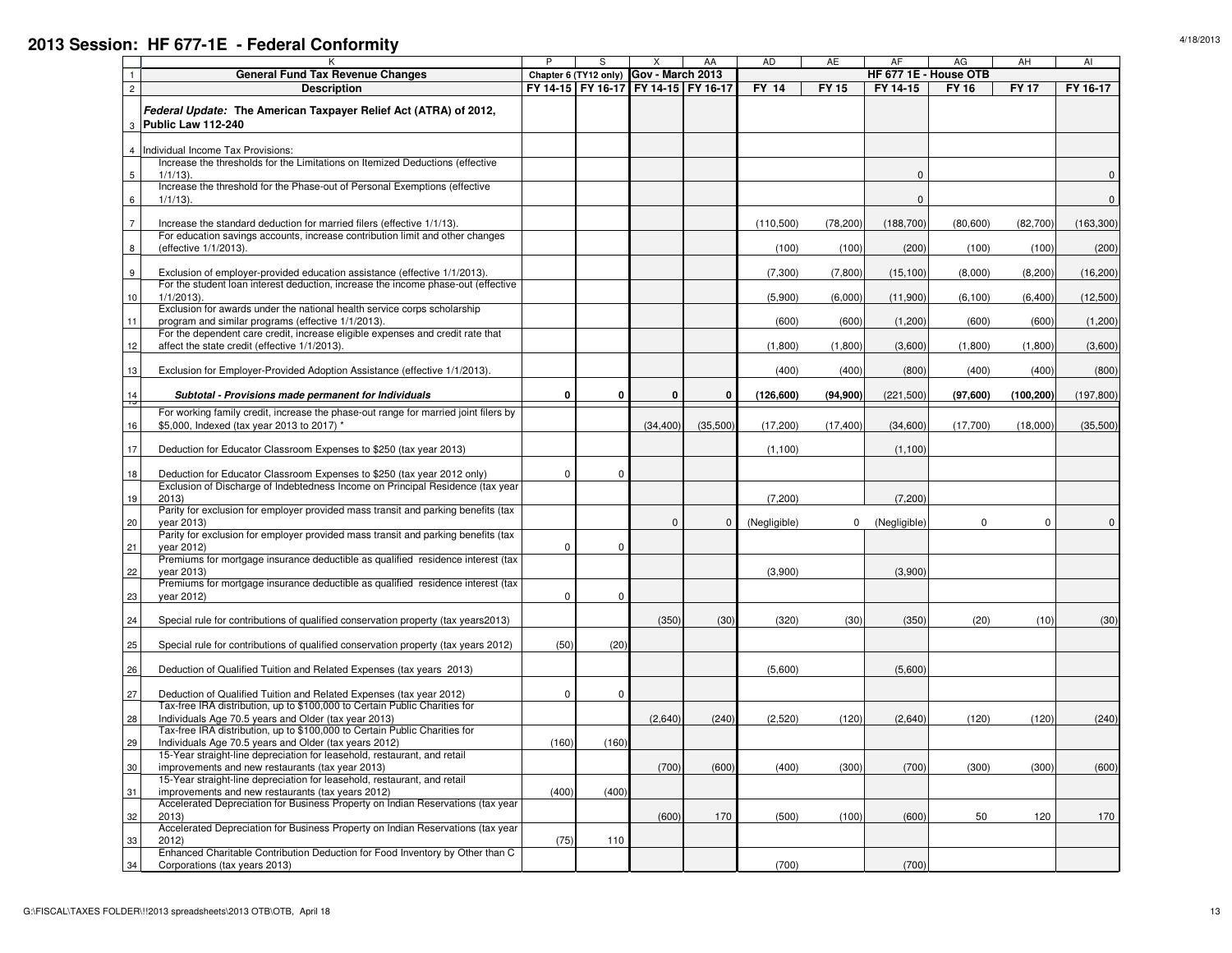## **2013 Session: HF 677-1E - Federal Conformity**

|                                                                                                                                             | P           | S           | Х                                      | AA                    | AD           | AE          | AF        | AG                    | AH          | AI                     |
|---------------------------------------------------------------------------------------------------------------------------------------------|-------------|-------------|----------------------------------------|-----------------------|--------------|-------------|-----------|-----------------------|-------------|------------------------|
| <b>General Fund Tax Revenue Changes</b>                                                                                                     |             |             | Chapter 6 (TY12 only) Gov - March 2013 |                       |              |             |           | HF 677 1E - House OTB |             |                        |
| <b>Description</b>                                                                                                                          |             |             | FY 14-15 FY 16-17 FY 14-15 FY 16-17    |                       | <b>FY 14</b> | <b>FY15</b> | FY 14-15  | <b>FY 16</b>          | <b>FY17</b> | FY 16-17               |
| Federal Update: The American Taxpayer Relief Act (ATRA) of 2012,<br>3 Public Law 112-240                                                    |             |             |                                        |                       |              |             |           |                       |             |                        |
| Enhanced Charitable Contribution Deduction for Food Inventory by Other than C                                                               |             |             |                                        |                       |              |             |           |                       |             |                        |
| Corporations (tax years 2012)                                                                                                               | $\mathbf 0$ | $\mathbf 0$ |                                        |                       |              |             |           |                       |             |                        |
|                                                                                                                                             |             |             |                                        |                       |              |             |           |                       |             |                        |
| Increased Section 179 Expensing (tax year 2013)<br>36<br>Increased Section 179 Expensing, with 80% Add back and 5-Year Recovery (tax        |             |             | 4,900                                  | (1,600)               |              |             | $\Omega$  |                       |             | $\Omega$               |
| vear 2012)                                                                                                                                  | 850         | (900)       |                                        |                       |              |             |           |                       |             |                        |
| Special expensing rules for certain film and television productions (tax year                                                               |             |             |                                        |                       |              |             |           |                       |             |                        |
| 38<br>2013                                                                                                                                  |             |             | (395)                                  | 75                    | (450)        | 55          | (395)     | 40                    | 35          | 75                     |
| Special expensing rules for certain film and television productions (tax year<br>2012                                                       | 85          | 55          |                                        |                       |              |             |           |                       |             |                        |
| Treatment of certain dividends of regulated investment companies (tax years                                                                 |             |             |                                        |                       |              |             |           |                       |             |                        |
| 40<br>2013)<br>Treatment of certain dividends of regulated investment companies (tax years                                                  |             |             |                                        |                       | (400)        |             | (400)     |                       |             |                        |
| 2012)                                                                                                                                       | $\mathbf 0$ | $\mathbf 0$ |                                        |                       |              |             |           |                       |             |                        |
| Increase from 50% to 100% the exclusion of gain on certain small business stock<br>(acquired 1/1/12 to 12/31/12) **                         | $\mathbf 0$ | $\mathbf 0$ |                                        |                       |              |             |           |                       |             |                        |
| Basis Adjustment to S Corporation Stock for Charitable Contributions of Property                                                            |             |             |                                        |                       |              |             |           |                       |             |                        |
| 43<br>(tax year 2013)<br>Basis Adjustment to S Corporation Stock for Charitable Contributions of Property                                   |             |             | (410)                                  | (60)                  | (380)        | (30)        | (410)     | (30)                  | (30)        | (60)                   |
| (tax years 2012)                                                                                                                            | (40)        | (40)        |                                        |                       |              |             |           |                       |             |                        |
| 50% Bonus Depreciation, with 80% add back and 5-year recovery (tax year                                                                     |             |             |                                        |                       |              |             |           |                       |             |                        |
| 2013)                                                                                                                                       |             |             | 6,200                                  | (3,500)               | 800          | 5,400       | 6,200     | (300)                 | (3,200)     | (3,500)                |
| <b>Subtotal Provisions Temporarily Extended - Individuals</b>                                                                               | 210         | (1, 355)    | (28, 395)                              | (41, 285)             | (39, 870)    | (12, 525)   | (52, 395) | (18, 380)             | (21, 505)   | (39, 885)              |
|                                                                                                                                             |             |             |                                        |                       |              |             |           |                       |             |                        |
|                                                                                                                                             |             |             |                                        |                       |              |             |           |                       |             |                        |
| 48 Corporate Tax Provisions:                                                                                                                |             |             |                                        |                       |              |             |           |                       |             |                        |
| 15-Year straight-line depreciation for leasehold, restaurant, and retail                                                                    |             |             |                                        |                       |              |             |           |                       |             |                        |
| improvements and new restaurants (tax year 2013)                                                                                            |             |             | (1, 150)                               | (1,000)               | (650)        | (500)       | (1, 150)  | (500)                 | (500)       | (1,000)                |
| 15-Year straight-line depreciation for leasehold, restaurant, and retail                                                                    |             |             |                                        |                       |              |             |           |                       |             |                        |
| improvements and new restaurants (tax years 2012)<br>7-Year Recovery Period for Certain Motorsports Racing Track Facilities (tax year       | (600)       | (600)       |                                        |                       |              |             |           |                       |             |                        |
| 51<br>2013)                                                                                                                                 |             |             |                                        | (10)                  | (60)         | (10)        | (70)      | (5)                   | (5)         | (10)                   |
| 7-Year Recovery Period for Certain Motorsports Racing Track Facilities (tax                                                                 |             |             |                                        |                       |              |             |           |                       |             |                        |
| years 2012)                                                                                                                                 | (20)        | (10)        |                                        |                       |              |             |           |                       |             |                        |
| Accelerated Depreciation for Business Property on Indian Reservations (tax year                                                             |             |             |                                        |                       |              |             |           |                       |             |                        |
| 2013)<br>Accelerated Depreciation for Business Property on Indian Reservations (tax year                                                    |             |             | (515)                                  | 145                   | (435)        | (80)        | (515)     | 45                    | 100         | 145                    |
| 2012)                                                                                                                                       | (60)        | 75          | $\mathbf{0}$                           | $\mathbf{0}$          |              |             |           |                       |             |                        |
|                                                                                                                                             |             |             |                                        |                       |              |             |           |                       |             |                        |
| Increased Section 179 Expensing<br>Increased Section 179 Expensing, with 80% Add back and 5-Year Recovery (tax                              |             |             | 2,050                                  | (650)                 |              |             | $\Omega$  |                       |             | $\Omega$               |
| year 2012)                                                                                                                                  | 370         | (350)       |                                        |                       |              |             |           |                       |             |                        |
|                                                                                                                                             |             |             |                                        |                       |              |             |           |                       |             |                        |
| Election to expense mine safety equipment (tax years 2013)                                                                                  |             |             |                                        | Negligible Negligible | (20)         | Negligible  | (20)      | Negligible            |             | Negligible Negiligible |
|                                                                                                                                             | $\mathbf 0$ | 0           |                                        |                       |              |             |           |                       |             |                        |
| Election to expense mine safety equipment (tax years 2012)<br>Special expensing rules for certain film and television productions (tax year |             |             |                                        |                       |              |             |           |                       |             |                        |
| 2013)                                                                                                                                       |             |             | (295)                                  | 60                    | (340)        | 45          | (295)     | 35                    | 25          | 60                     |
| Special expensing rules for certain film and television productions (tax years)                                                             |             |             |                                        |                       |              |             |           |                       |             |                        |
| 2012                                                                                                                                        | 70          | 30          |                                        |                       |              |             |           |                       |             |                        |
| Treatment of certain payments to controlling exempt organizations for the<br>unrelated business income tax (tax year 2013)                  |             |             |                                        |                       | (150)        |             | (150)     |                       |             |                        |
| Treatment of certain payments to controlling exempt organizations for the                                                                   |             |             |                                        |                       |              |             |           |                       |             |                        |
| unrelated business income tax (tax year 2012)                                                                                               | $\mathbf 0$ | $\mathbf 0$ |                                        |                       |              |             |           |                       |             |                        |
|                                                                                                                                             |             |             |                                        |                       |              |             |           |                       |             |                        |
| Exception under subpart F for active financing income (tax year 2013)                                                                       |             |             | (1,700)                                | $\mathbf{0}$          | (1,700)      | $\mathbf 0$ | (1,700)   | 0                     | $\mathbf 0$ | $\Omega$               |
| Exception under subpart F for active financing income (tax year 2012)                                                                       | $\Omega$    | $\Omega$    |                                        |                       |              |             |           |                       |             |                        |
| Reduction in recognition period for S corporation Built-In Gains Tax (tax years                                                             |             |             |                                        |                       |              |             |           |                       |             |                        |
| 65<br>2013)                                                                                                                                 |             |             |                                        |                       | (700)        | $\pmb{0}$   | (700)     | $\mathbf 0$           | $\mathbf 0$ | $\mathbf 0$            |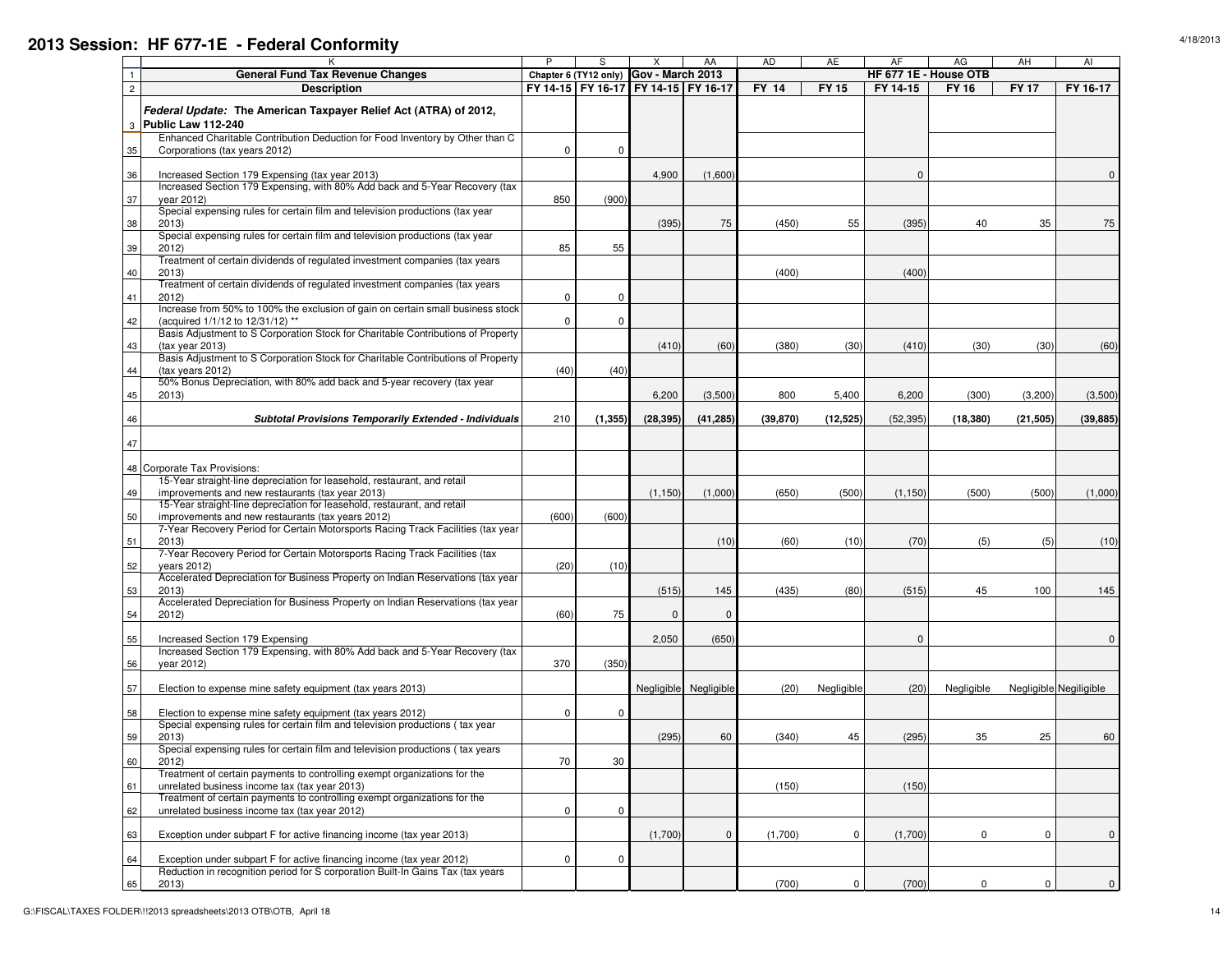|                |                                                                                              | P<br>S<br>AA<br>Chapter 6 (TY12 only) Gov - March 2013 |          |                                     | AD          | AE                    | AF              | AG                    | AH                  | AI                  |                       |
|----------------|----------------------------------------------------------------------------------------------|--------------------------------------------------------|----------|-------------------------------------|-------------|-----------------------|-----------------|-----------------------|---------------------|---------------------|-----------------------|
|                | <b>General Fund Tax Revenue Changes</b>                                                      |                                                        |          |                                     |             |                       |                 | HF 677 1E - House OTB |                     |                     |                       |
| $\overline{2}$ | <b>Description</b>                                                                           |                                                        |          | FY 14-15 FY 16-17 FY 14-15 FY 16-17 |             | <b>FY 14</b>          | $FY$ 15         | FY 14-15              | <b>FY 16</b>        | <b>FY17</b>         | FY 16-17              |
|                | Federal Update: The American Taxpayer Relief Act (ATRA) of 2012,<br>3 Public Law 112-240     |                                                        |          |                                     |             |                       |                 |                       |                     |                     |                       |
| 66             | Reduction in recognition period for S corporation Built-In Gains Tax (tax years)<br>2012)    | $\Omega$                                               | $\Omega$ |                                     |             |                       |                 |                       |                     |                     |                       |
| 67             | 50% Bonus Depreciation, with 80% add back and 5-year recovery (tax year<br>2013)             |                                                        |          | 14,500                              | (8,300)     | 1,900                 | 12,600          | 14,500                | (800)               | (7,500)             | (8,300)               |
| 68<br>69       | Subtotal Provisions Temporarily Extended - Corporate Tax                                     | (240)                                                  | (855)    | 12,800                              | (9,755)     | (2, 155)              | 12,055          | 9,900                 | (1, 225)            | (7,880)             | (9, 105)              |
| 70             | <b>ATRA - Individual Income</b>                                                              | 210                                                    | (1, 355) | (28, 395)                           | (41, 285)   | (166, 470)            | (107, 425)      | (273, 895)            | (115,980)           | (121, 705)          | (237, 685)            |
| 71             | <b>ATRA - Corporate Income</b>                                                               | (240)                                                  | (855)    | 12,800                              | (9,755)     | (2, 155)              | 12,055          | 9,900                 | (1, 225)            | (7,880)             | (9, 105)              |
| 72<br>73       | <b>ATRA - TOTAL</b>                                                                          | (30)                                                   | (2, 210) | (15, 595)                           | (51,040)    | (168, 625)            | (95, 370)       | (263, 995)            | (117, 205)          | (129, 585)          | (246, 790)            |
| 74             | Change Brackets for Individual Income Tax                                                    |                                                        |          |                                     |             | 149,100               | 106,600         | 255,700               | 108,400             | 114,300             | 222,700               |
| 75             |                                                                                              |                                                        |          |                                     |             |                       |                 |                       |                     |                     |                       |
|                | 76 Summary of Changes                                                                        |                                                        |          |                                     |             |                       |                 |                       |                     |                     |                       |
|                | 77 ATRA Update and Bracket Changes - Individual Income Tax<br>78 ATRA Update - Corporate Tax |                                                        |          |                                     |             | (17, 370)<br>(2, 155) | (825)<br>12,055 | (18, 195)<br>9,900    | (7,580)<br>(1, 225) | (7, 405)<br>(7,880) | (14, 985)<br>(9, 105) |
| 79             |                                                                                              |                                                        |          |                                     |             |                       |                 |                       |                     |                     |                       |
| 80             |                                                                                              |                                                        |          |                                     |             |                       |                 |                       |                     |                     |                       |
|                | 81 Federal Update: The FAA Modernization Act, Public Law 112-95                              | (40)                                                   | (40)     | 0                                   | $\mathbf 0$ |                       |                 | 0                     |                     |                     | 0                     |
|                | 82 TOTAL: ATRA Update + FAA Modernization Act                                                | (70)                                                   | (2, 250) | (28, 395)                           | (41, 285)   |                       |                 | $\mathbf{0}$          |                     |                     | $\Omega$              |
|                | TOTAL: ATRA Update (minus Section 179 expensing) + Income Bracket<br>83 Changes              |                                                        |          |                                     |             | (19, 525)             | 11,230          | (8, 295)              | (8, 805)            | (15, 285)           | (24,090)              |
| 84             |                                                                                              |                                                        |          |                                     |             |                       |                 |                       |                     |                     |                       |
| 85             |                                                                                              |                                                        |          |                                     |             |                       |                 |                       |                     |                     |                       |
|                | 86 Overall Total Federal Conformity Revenue Impact in the Omnibus Bill For Reference         |                                                        |          |                                     |             |                       |                 |                       |                     |                     |                       |
| 87             | ATRA Update (minus Section 179 expensing) + Income Bracket Changes                           |                                                        |          |                                     |             | (19, 525)             | 11,230          | (8, 295)              | (8,805)             | (15, 285)           | (24,090)              |
| 88             | Full Section 179 Expensing (income and corporate revenue impact)                             |                                                        |          |                                     |             | (34,500)              | 13,000          | (21,500)              | 7,900               | 5,400               | 13,300                |
|                | 89 TOTAL                                                                                     |                                                        |          |                                     |             | (54, 025)             | 24,230          | (29, 795)             | (905)               | (9,885)             | (10, 790)             |

## **2013 Session: HF 677-1E - Federal Conformity**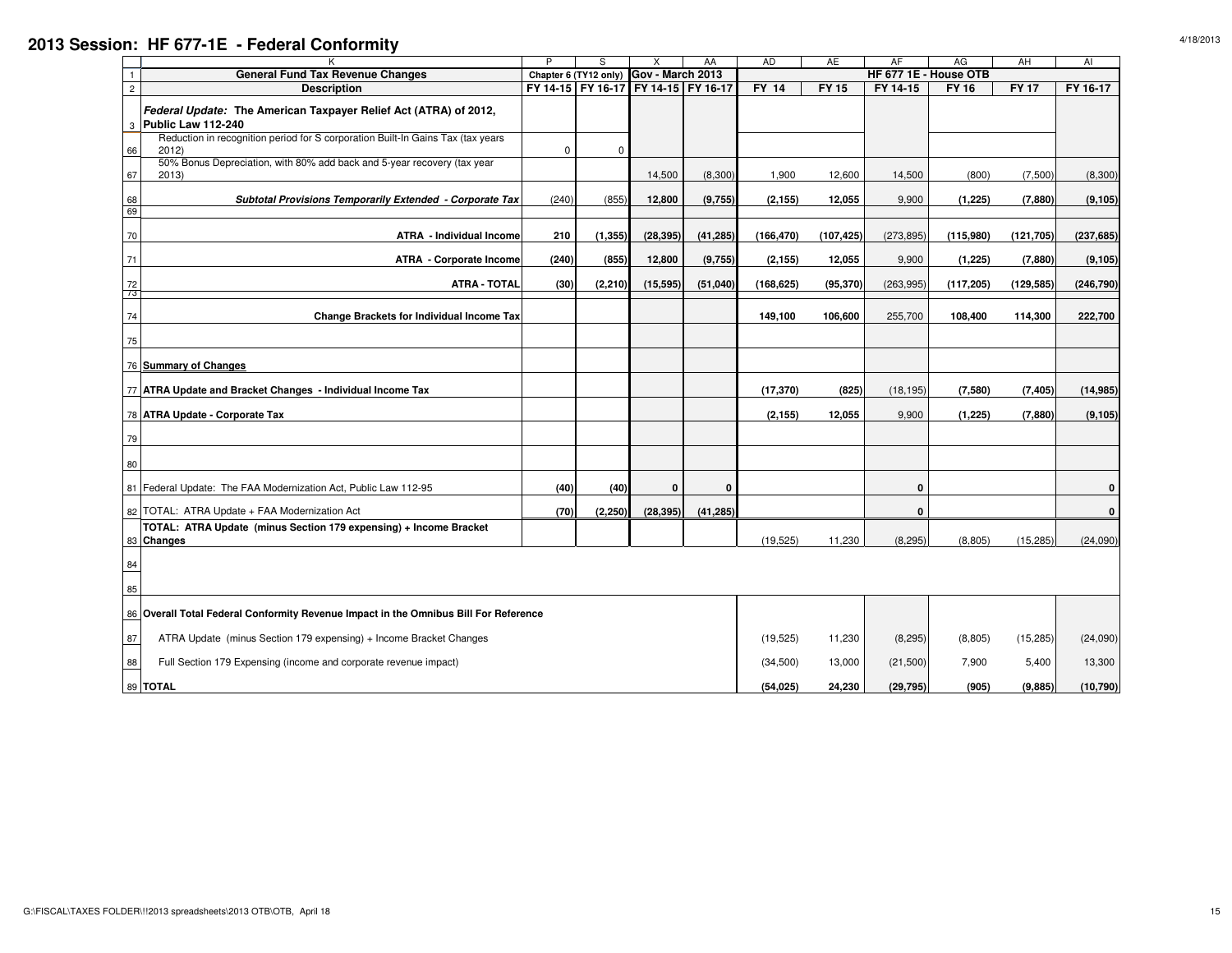## **Non General Fund Tax Revenues: HF 677-1E - Omnibus Tax Bill** (\$ in Thousands)

|                          | Α              | B                      | C                                                                                                                              | $\circ$     | P           | Q            | R                     | S           |              |
|--------------------------|----------------|------------------------|--------------------------------------------------------------------------------------------------------------------------------|-------------|-------------|--------------|-----------------------|-------------|--------------|
|                          |                |                        |                                                                                                                                |             |             |              | HF 677 1E - House OTB |             |              |
|                          | $2$ HF         | <b>Author</b>          | <b>Description</b>                                                                                                             | 2014        | 2015        | FY 14-15     | 2016                  | 2017        | FY 16-17     |
| 3                        |                |                        | Legacy Funds                                                                                                                   |             |             |              |                       |             |              |
| $\overline{4}$           |                |                        | <b>Current Law Net Receipts</b>                                                                                                | 282,412     | 291,343     | 573,755      | 300,246               | 308,274     | 608,520      |
|                          |                |                        |                                                                                                                                |             |             |              |                       |             |              |
| $\,$ 5 $\,$              |                |                        | Change Items:<br>Sales Tax Rate Reduction from 6.875% to 5.5%. The General Sales tax rate = 5.266% and the Legacy Rate         |             |             |              |                       |             |              |
| $\,6\,$                  |                |                        | = 0.234% (effective 1/1/2014) - WITHDRAWN                                                                                      |             |             | $\Omega$     |                       |             | $\Omega$     |
| $\overline{\phantom{a}}$ |                |                        | - Sales Tax Base Broadeners (1/1/2014) - WITHDRAWN                                                                             |             |             | $\mathbf 0$  |                       |             | $\mathbf 0$  |
| 8                        |                |                        | Sales Tax Up-front Capital Equipment Exemption (effective FY 2016) - WITHDRAWN                                                 |             |             |              |                       |             | $\mathbf 0$  |
| 9                        |                |                        | Interaction with Cigarette & Other Tobacco Products                                                                            |             |             |              |                       |             |              |
| $10$                     |                |                        | Definition of Solicitor Nexus Modified (Effective FY 2014)                                                                     | 250         | 310         | 560          | 340                   | 380         | 720          |
|                          | 288,           | Fischer,               | Allow Capital Equipment to be an Up-Front Exemption & Remove the Refund Requirement                                            |             |             |              |                       |             |              |
|                          | 304,<br>11 571 | Franson,<br>Radinovich |                                                                                                                                | (5,200)     | (2,900)     | (8, 100)     | (1,600)               | (1,300)     | (2,900)      |
|                          | 1743           | Lenczewski             | Impose Sales tax on Admissions to Stadium Box Seats and Suites                                                                 |             | 160         |              | 170                   |             |              |
| 12                       | 426            | Davnie                 | Motor Vehicle Paint and Materials & Auto Repair Shops                                                                          | 110         |             | 270          |                       | 180         | 350          |
| 13                       | 409            | Norton                 | Exemption for Construction Materials for a Medical Center Development in Rochester                                             | 140         | 160         | 300          | 160                   | 170         | 330          |
| 14                       |                |                        |                                                                                                                                |             |             | $\Omega$     |                       |             | $\mathbf 0$  |
|                          | 1012           | Beard                  | Exemption for Construction Materials for an Industrial Measurement Manufacturing & Control Facility                            |             |             |              |                       |             |              |
| 15                       |                |                        |                                                                                                                                | 0           | 0           | $\mathbf 0$  | (45)                  | $\mathbf 0$ | (45)         |
|                          |                |                        | Exemption for Construction Materials and Supplies Biopharmaceutical Manufacturing Facility                                     |             |             |              |                       |             |              |
| 16                       | 428,           | Anzelc,                | Exemption for Public Safety Radio Communication Systems & Other Public Safety Radio Systems                                    | $\mathbf 0$ | $\mathbf 0$ | $\mathbf 0$  | $\pmb{0}$             | (50)        | (50)         |
| 17                       | 118            | McNamar                |                                                                                                                                | (70)        | (30)        | (100)        | (20)                  | (Negli.)    | (20)         |
| 18                       | 1661           | :Davids                | Multiple Points of Use Certificate                                                                                             | (40)        | (40)        | (80)         | (40)                  | (50)        | (90)         |
|                          | 1483           | Metsa                  | Exemption for Construction Materials and Supplies for the Improvement of an Existing Structure at a Resort                     |             |             |              |                       |             |              |
| 19                       | 1341           | Schoen                 | or at a Recreational Camping Area<br>Expand Exemption for Medical Devices Related to Medicare, Medicaid, & Other Modifications | (25)        | (30)        | (55)         | (30)                  | (30)        | (60)         |
| 20                       |                |                        |                                                                                                                                | (20)        | (25)        | (45)         | (25)                  | (30)        | (55)         |
| 21                       | 719            | <b>Howe</b>            | Exemption for A Religious Order and a Higher Education Institution                                                             | (5)         | (3)         | (8)          | (3)                   | (3)         | (6)          |
| 22                       | 802            | Lesch                  | Exemption for Coin-Operated Amusement Machines                                                                                 | (10)        | (10)        | (20)         | (10)                  | (15)        | (25)         |
|                          | 1659           | Fritz                  | Exemption for Non Profit Nursing Homes and Boarding Care Homes                                                                 |             |             |              |                       |             |              |
| 23                       | 1696           | Erickson, R.           | Exemption for Payments Made to An Electric Cooperative By a Customer as a Contribution in Aid of                               | (Negli.)    | (Negli.)    | (Negli.)     | (Negli.)              | (Negli.)    | (Negli.)     |
| 24                       |                |                        | Construction                                                                                                                   | 0           | 0           | $\Omega$     | 0                     | $\mathbf 0$ | $\mathbf{0}$ |
|                          | 25 91          | Lenczewski             | Interaction with Other Tobacco Products Tax Increase                                                                           | 30          | 40          | 70           | 40                    | 40          | 80           |
| 26 91                    |                | Lenczewski             | Interaction with Little Cigars Modifications                                                                                   | (40)        | (50)        | (90)         | (50)                  | (50)        | (100)        |
|                          | 27 885         | <b>Clark</b>           | Interaction with Alcohol Excise Tax Increase                                                                                   | 330         | 360         | 690          | 370                   | 380         | 750          |
| 28                       |                |                        | Total Changes - Legacy (Current Law Receipts + Net Changes)                                                                    | 277,862     | 289,285     | 567,147      | 299,503               | 307,896     | 607,399      |
| 29                       |                |                        | Subtotal: Current Law Tax Receipts                                                                                             | 282,412     | 291,343     | 573,755      | 300,246               | 308,274     | 608,520      |
| 30                       |                |                        | Subtotal: Net Change Items                                                                                                     | (4, 550)    | (2,058)     | (6,608)      | (743)                 | (378)       | (1, 121)     |
| 31                       |                |                        |                                                                                                                                |             |             |              |                       |             |              |
| 32                       |                |                        | Greater Minnesota Transit Account                                                                                              |             |             |              |                       |             |              |
| 33                       |                |                        | <b>Current Law Receipts</b>                                                                                                    |             |             | $\mathbf{0}$ |                       |             | $\mathbf 0$  |
| 34                       |                |                        | Change Items:                                                                                                                  |             |             |              |                       |             |              |
|                          | 35 1381        | Myhra                  | Changes the timing of sales tax remittance for Rent/Lease-to-Own Used Vehicles Sales Tax.                                      | (50)        | (45)        | (95)         | (35)                  | (25)        | (60)         |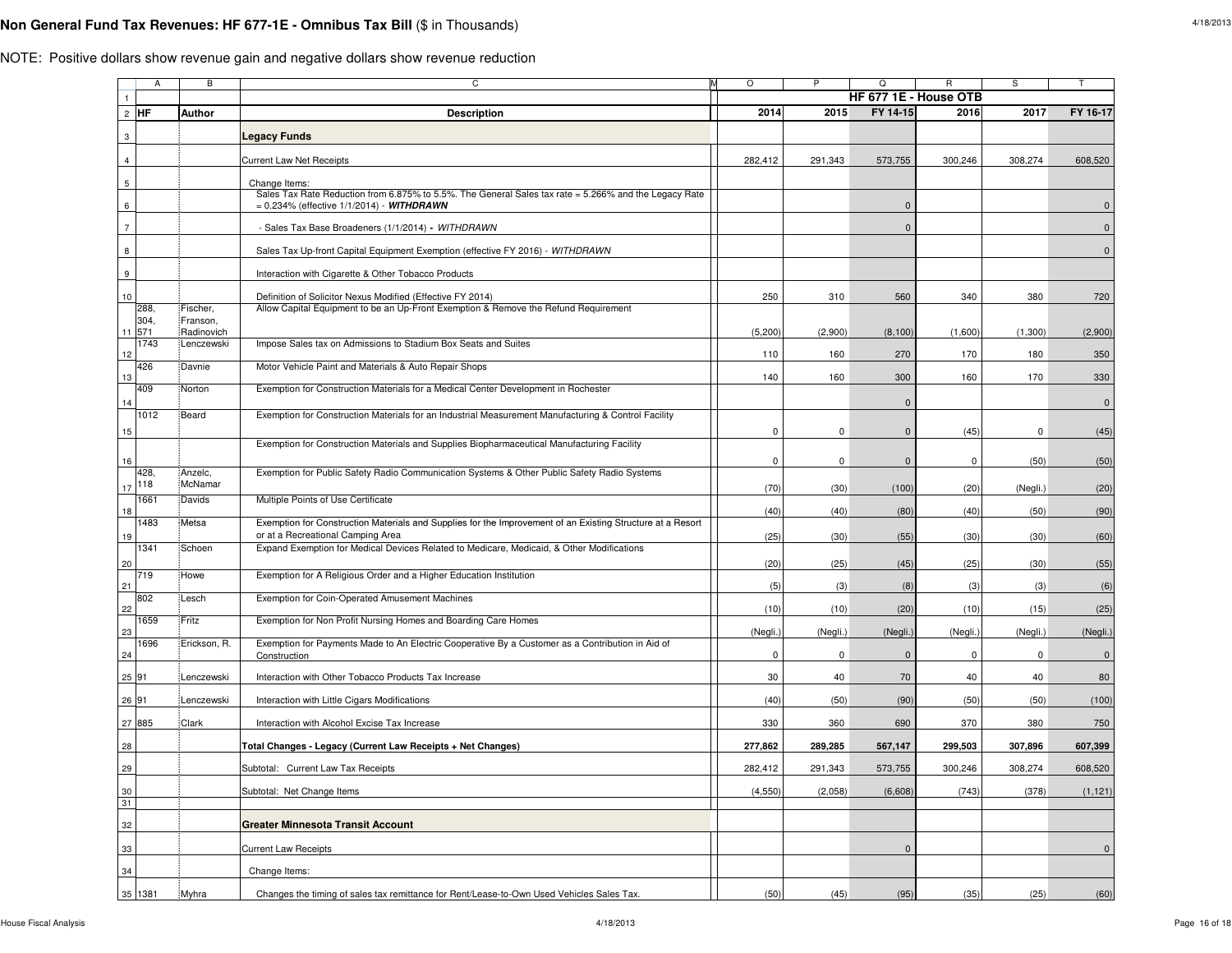## **Non General Fund Tax Revenues: HF 677-1E - Omnibus Tax Bill** (\$ in Thousands)

|                | A                 | B                | С                                                                                                                                                                                  | M<br>$\circ$ | P           | Q                     | R         | S              | T                   |
|----------------|-------------------|------------------|------------------------------------------------------------------------------------------------------------------------------------------------------------------------------------|--------------|-------------|-----------------------|-----------|----------------|---------------------|
| $\overline{1}$ |                   |                  |                                                                                                                                                                                    |              |             | HF 677 1E - House OTB |           |                |                     |
|                | $2$ HF            | Author           | <b>Description</b>                                                                                                                                                                 | 2014         | 2015        | FY 14-15              | 2016      | 2017           | FY 16-17            |
| 36             |                   |                  | <b>Total Changes - Greater MN Transit</b>                                                                                                                                          | (50)         | (45)        | (95)                  | (35)      | (25)           | (60)                |
| 37             |                   |                  | Subtotal: Current Law Tax Receipts                                                                                                                                                 | $\mathbf 0$  | $\mathbf 0$ | $\mathbf 0$           | 0         | 0              | $\pmb{0}$           |
| 38<br>39       |                   |                  | Subtotal: Net Change Items                                                                                                                                                         | (50)         | (45)        | (95)                  | (35)      | (25)           | (60)                |
| 40             |                   |                  | <b>County State Aid Highway Fund</b>                                                                                                                                               |              |             |                       |           |                |                     |
| 41             |                   |                  | <b>Current Law Receipts</b>                                                                                                                                                        | 1,046,291    | 1,059,190   | 2,105,481             | 1,078,420 | 1,102,792      | 2,181,212           |
| 42             |                   |                  | Change Items:                                                                                                                                                                      |              |             |                       |           |                |                     |
| 43             | 1381              | Myhra            | Changes the timing of sales tax remittance for Rent/Lease-to-Own Used Vehicles Sales Tax.                                                                                          | (50)         | (45)        | (95)                  | (35)      | (25)           | (60)                |
| 44             |                   |                  | Total Changes - County State Aid Highway                                                                                                                                           | 1,046,241    | 1,059,145   | 2,105,386             | 1,078,385 | 1,102,767      | 2,181,152           |
| 45             |                   |                  | Subtotal: Current Law Tax Receipts                                                                                                                                                 | 1,046,291    | 1,059,190   | 2,105,481             | 1,078,420 | 1,102,792      | 2,181,212           |
| 46             |                   |                  | Subtotal: Net Change Items                                                                                                                                                         | (50)         | (45)        | (95)                  | (35)      | (25)           | (60)                |
| 47<br>48       |                   |                  | E911 Fee Fund                                                                                                                                                                      |              |             |                       |           |                |                     |
| 49             |                   |                  | <b>Current Law Receipts</b>                                                                                                                                                        |              |             |                       |           |                |                     |
| 50             |                   |                  | Change Items:                                                                                                                                                                      |              |             |                       |           |                |                     |
| 51             | HF 389            | Lesch            | HF 389: Fee on Prepaid Wireless Telecommunication Services - E911 Fee                                                                                                              | 1,699        | 3,000       | 4,699                 | 3,100     | 3,100          | 6,200               |
| 52             |                   |                  | Total Changes - E911 Fee Fund                                                                                                                                                      | 1,699        | 3,000       | 4,699                 | 3,100     | 3,100          | 6,200               |
| 53             |                   |                  | Subtotal: Current Law Tax Receipts                                                                                                                                                 | $\pmb{0}$    | $\mathbf 0$ | $\mathbf 0$           | 0         | 0              | $\pmb{0}$           |
| 54             |                   |                  | Subtotal: Net Change Items                                                                                                                                                         | 1,699        | 3,000       | 4,699                 | 3,100     | 3,100          | 6,200               |
| 55<br>56       |                   |                  | <b>Special Revenue Fund</b>                                                                                                                                                        |              |             |                       |           |                |                     |
| 57             |                   |                  | <b>Current Law Receipts</b>                                                                                                                                                        | 1,519,212    | 1,503,955   | 3,023,167             | 1,483,384 | 1,488,570      | 2,971,954           |
| 58             |                   |                  | Change Items:                                                                                                                                                                      |              |             |                       |           |                |                     |
| 59             |                   | HF 1354 Marquart | Historic Structure Rehabilitation Fund Application Fee Change of Up to 0.5% of Estimated Qualified<br>Expenses                                                                     | 240          | 240         | 480                   | 240       | 240            | 480                 |
| 60             | HF 389            | <b>Lesch</b>     | Fee on Prepaid Wireless Telecommunication Services - Telecommunication Access Account                                                                                              | 240          | 550         | 790                   | 560       | 580            | 1,140               |
| 61             | HF 857            | Atkins           | Insurance surcharge revenues for Police and Fire aids                                                                                                                              |              |             |                       |           |                |                     |
| 62             |                   |                  | Fire surcharge equals \$5/yr on each homeowner fire insurance policy                                                                                                               | \$3,750      | \$7,500     | 11,250                | \$7,500   | \$7,500        | 15,000              |
| 63             |                   |                  | Police surcharge equals \$5/yr on each auto insurance policy                                                                                                                       | \$7,750      | \$15,500    | 23,250                | \$15,500  | \$15,500       | 31,000              |
| 64             |                   |                  | Subtotal - Insurance Surcharge revenues                                                                                                                                            | 11,500       | 23,000      | 34,500                | 23,000    | 23,000         | 46,000              |
| 65             |                   |                  | Police and Fire Aids - Appropriations                                                                                                                                              |              |             |                       |           |                |                     |
| 66             |                   |                  | State Fire Aid distributed 17.342% to PERA, 8.658% to cities with public employees police and fire<br>retirement plan, 74% to other cities receiving state fire aid.               | (3,750)      | (7,500)     | (11,250)              | (7,500)   | (7,500)        | (15,000)            |
| 67             |                   |                  | State Police Aid distributed 1/3 police state aid and 2/3 apportioned by the number of active police<br>officers certified for state aid to PERA and state patrol retirement fund. | (7, 750)     | (15,500)    | (23, 250)             | (15,500)  | (15,500)       | (31,000)            |
| 68             |                   |                  | Department of Revenue administration                                                                                                                                               | $\Omega$     | $\Omega$    | $\Omega$              | $\Omega$  | $\overline{0}$ | $\overline{0}$      |
| 69             |                   |                  | Subtotal Police and Fire Aids appropriations                                                                                                                                       | (11,500)     | (23,000)    | (34, 500)             | (23,000)  | (23,000)       | (46,000)            |
| 70             |                   |                  | TOTAL Insurance surcharge + Police and Fire Aids                                                                                                                                   | $\mathbf 0$  | 0           | $\mathbf 0$           | $\pmb{0}$ | 0              | $\mathsf{O}\xspace$ |
|                | 71 HF 1336 Hansen |                  | Fracturing Sand Extraction and Processing taxes                                                                                                                                    |              |             |                       |           |                |                     |